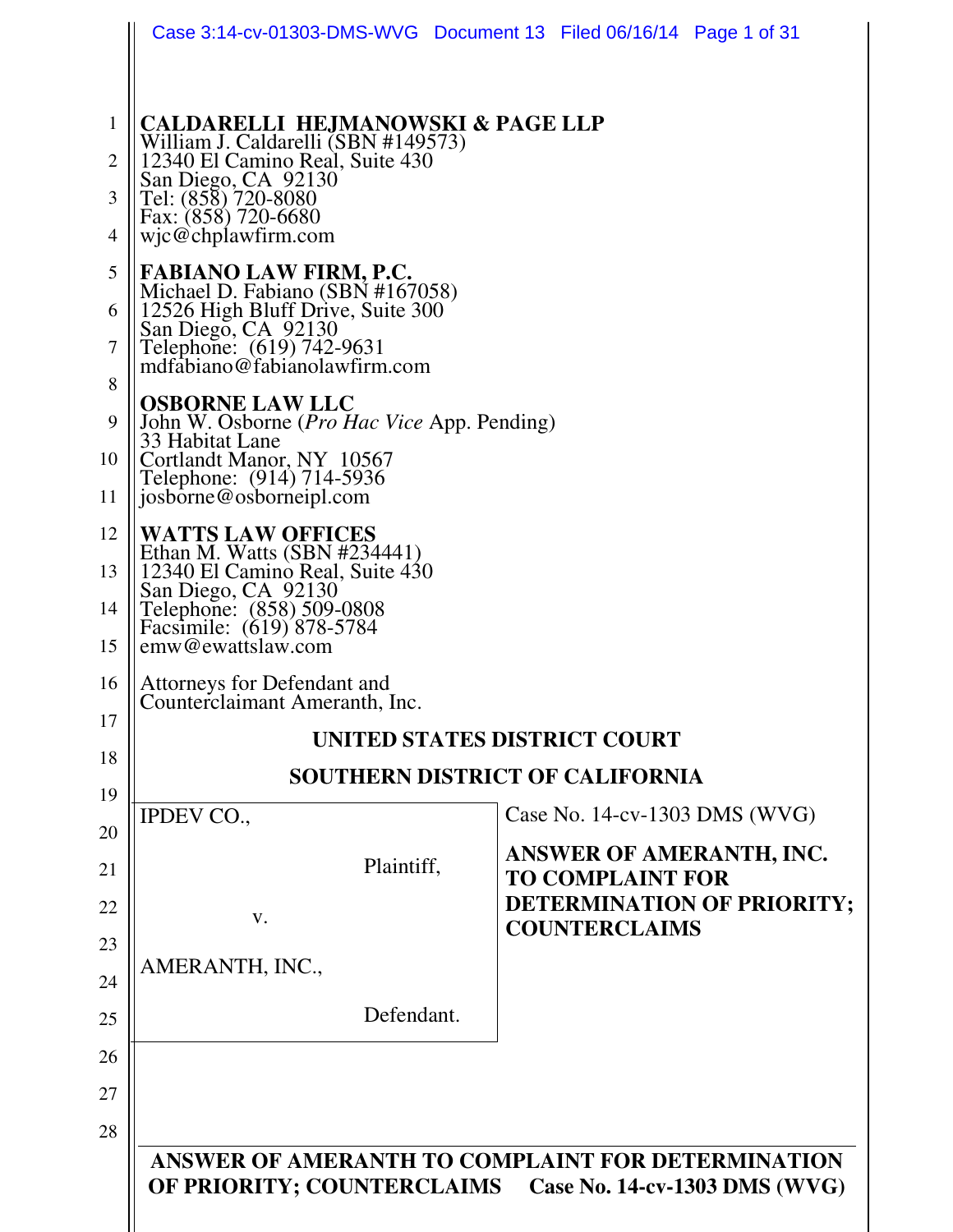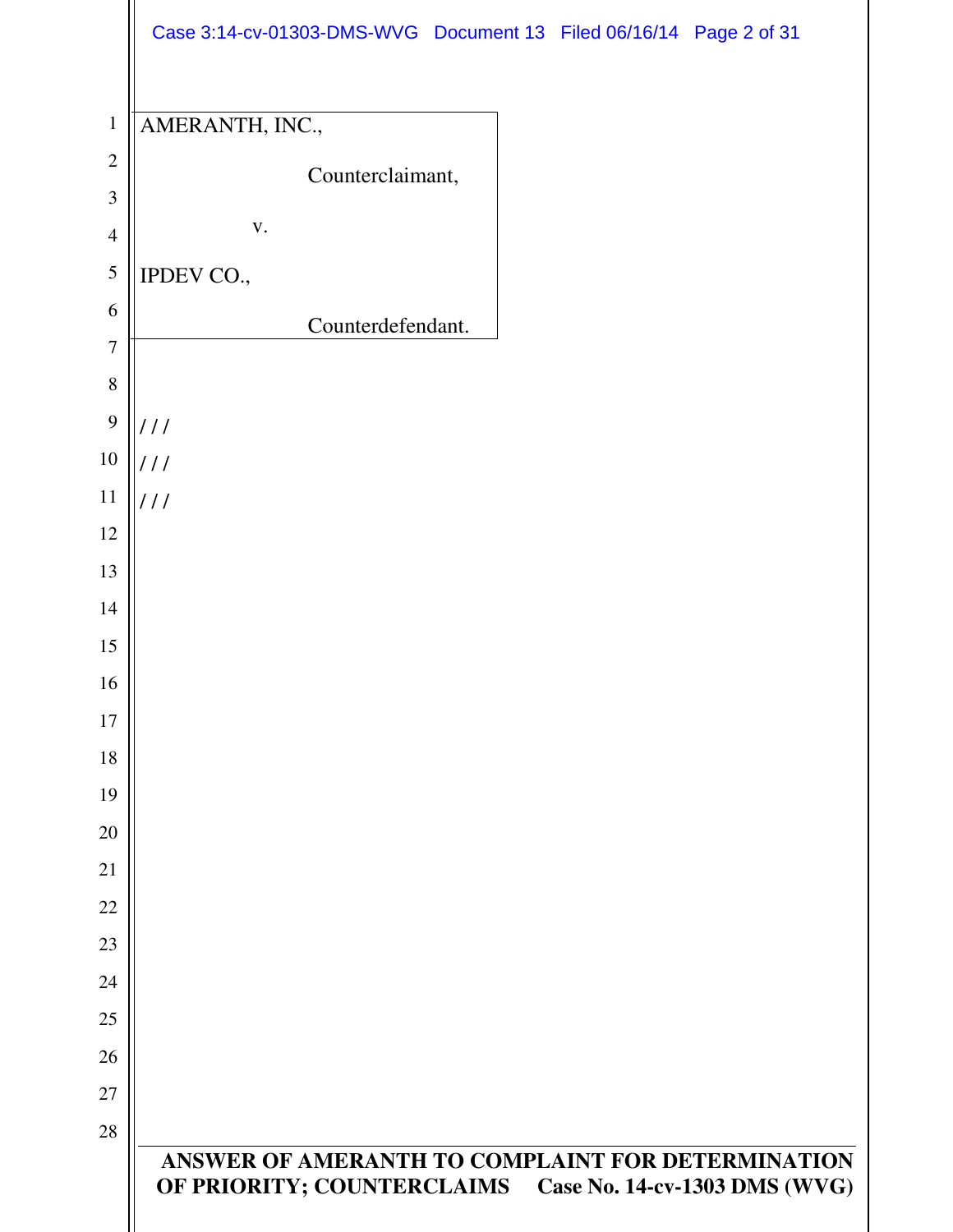## **ANSWER TO COMPLAINT**

 Defendant and Counterclaimant Ameranth, Inc. ("Ameranth") responds to the Complaint of Plaintiff IPDEV Co. ("IPDEV") as follows:

1. Ameranth admits that IPDEV is an Illinois corporation located at the address stated at the complaint, and is an affiliate of QuikOrder, Inc.

("QuikOrder") (fka as National Systems Corporation), which in turn indemnifies and is co-represented with Pizza Hut, Inc. and Pizza Hut of America, Inc. ("Pizza Hut") in the consolidated patent infringement lawsuits brought by Ameranth and pending before this Court. Ameranth admits that IPDEV is the current owner of record of the '449 and '739 patents (but not the original owner of the '739 patent or even the employer of the inventors named thereon), but denies and disputes the validity of the '449 patent as further described herein.

20

21

1

2

3

4

5

6

7

8

9

10

11

12

2. Admitted.

- 3. Admitted.
- 4. Admitted.
- 5. Admitted.
- 

6. Admitted.

10. Admitted.

7. Admitted.

22 8. Admitted. However, Ameranth contends that IPDEV works in concert with QuikOrder and this action is being used by QuikOrder, Pizza Hut, their joint litigation counsel, and other members of the Joint Defense Group in the consolidated patent infringement cases as part of their joint defense strategy.

23 24 25 26 9. Ameranth admits that Cupps and Glass filed the '793 Application on November 24, 1997, and that the '793 application issued on November 23, 1999 as the '739 patent. Ameranth lacks information and belief to admit or deny the remaining allegations of this paragraph, and on that basis denies them.

- 27
- 28

**ANSWER OF AMERANTH TO COMPLAINT FOR DETERMINATION OF PRIORITY; COUNTERCLAIMS**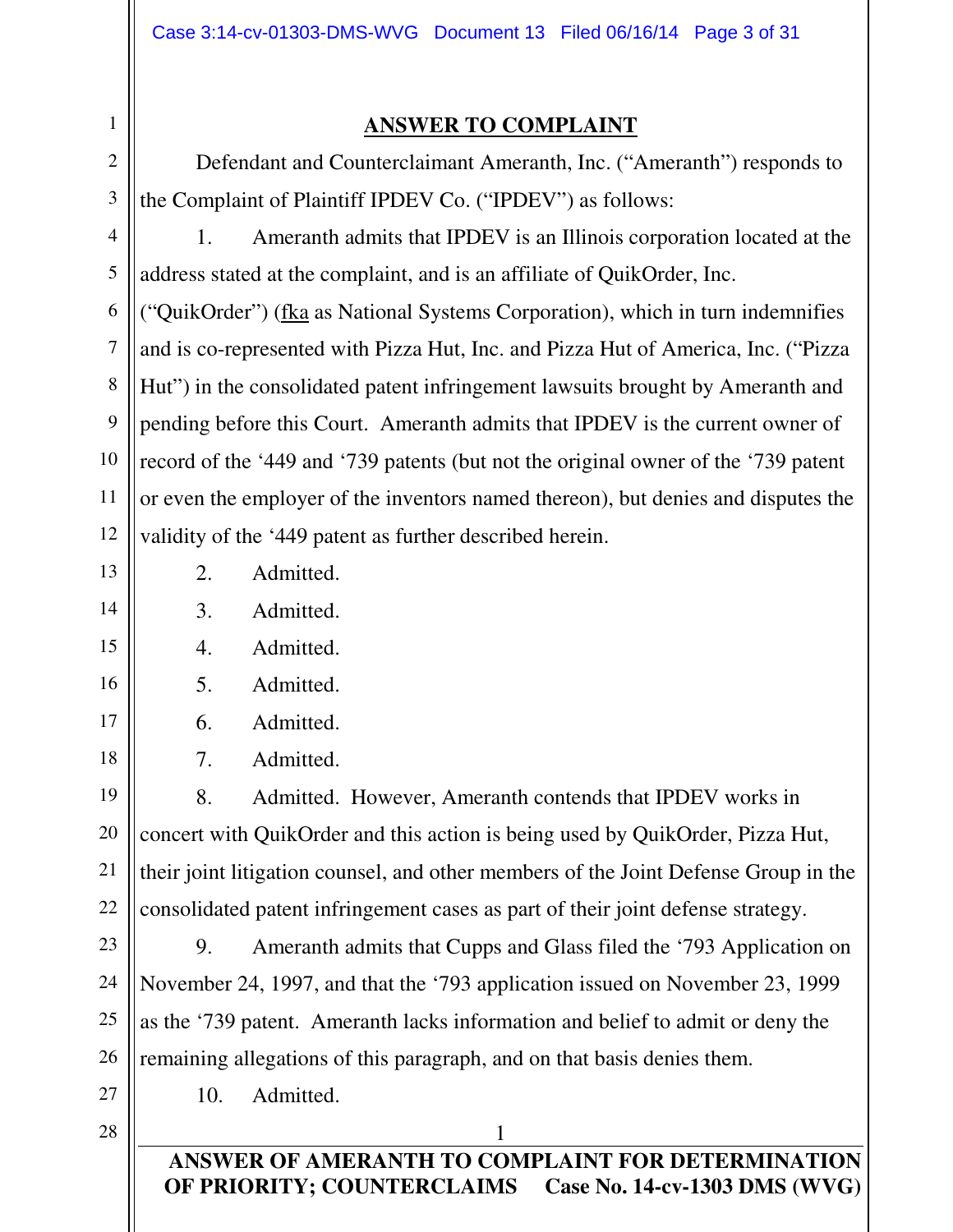11. Admitted; however, Ameranth denies and disputes the validity of the '449 patent as further described herein and denies that the claimed subject matter was disclosed, described in or encompassed by the '739 patent or the '645 application.

12. Admitted.

13. Admitted.

14. Ameranth admits that the applicants of the '729 application disclaimed, for certain claims contained in that application only, the part of the term that would extend beyond the expiration of the term of the '850 patent. Except as admitted, denied.

15. Admitted.

1

2

3

4

5

6

7

8

9

10

11

12

13

14

15

16. Ameranth admits that the applicants of the '990 application disclaimed, for certain claims contained in that application only, the part of the term that would extend beyond the expiration of the term of the '850 patent. Except as admitted, denied.

16 17 18 19 20 21 22 23 24 25 26 17. Ameranth admits that the IPDEV's '199 application substantially copied claims 1-18 of the '077 patent and added claims 19-21. Ameranth further admits that IPDEV's Preliminary Statement to the Patent Office states: "Applicant notes that filed claims 1-18 are copied from claims 1-18 of issued U.S. Patent No. 8,146,077, issued March 27, 2012 from U.S. Application No. 11/112,990 filed April 22, 2005 (the '077 Patent)." Ameranth denies that IPDEV brought to the attention of the patent examiner of the '449 patent that the copied claims were patented by a different inventor than the inventor of the '739 patent of which the '199 application purported to be a continuation, or that IPDEV's statements to the examiner of the '449 patent constituted a request for an interference. Except as expressly admitted, denied.

27

28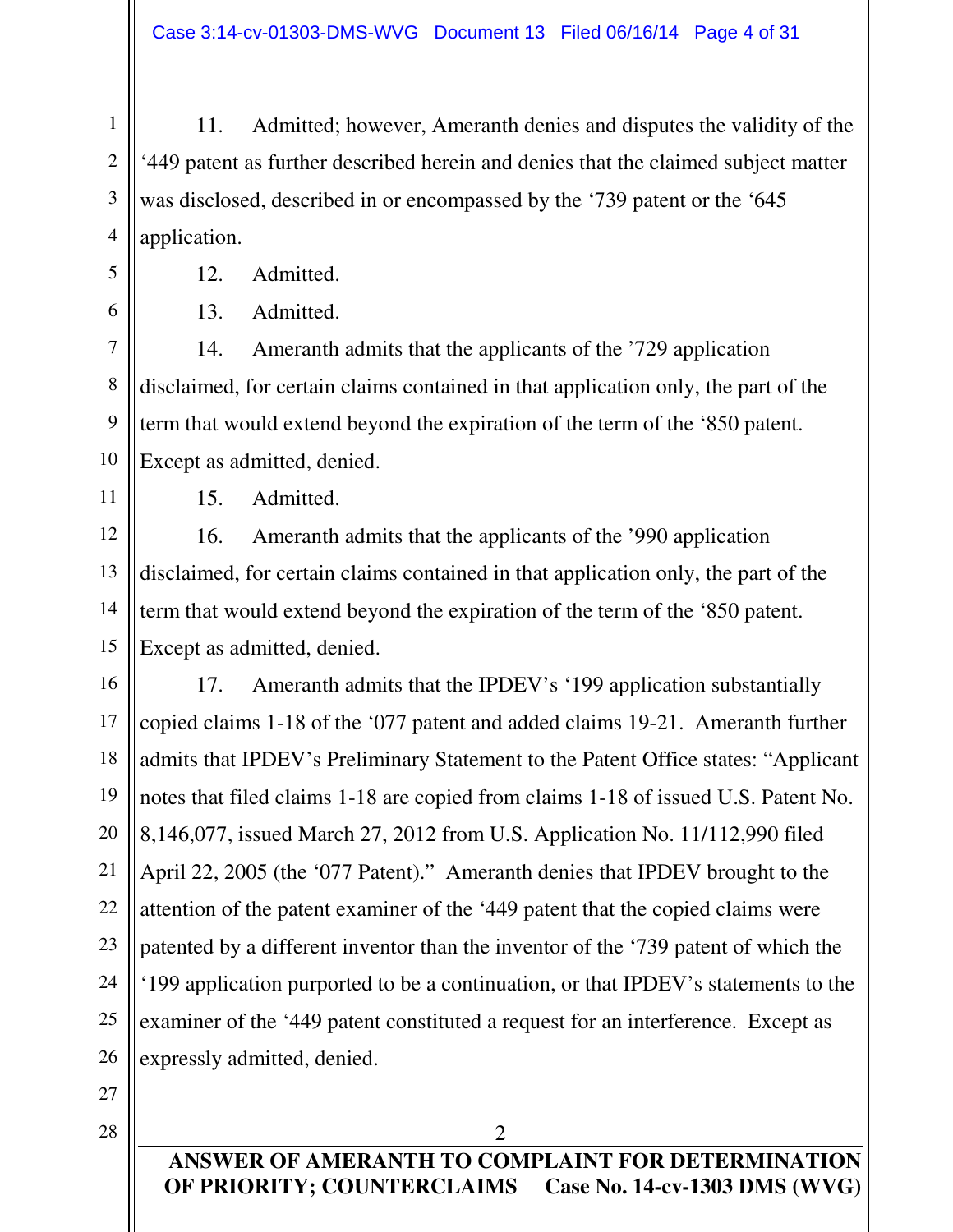18. Ameranth admits that the Patent Office issued a Notice of Rejection of claims 1-21 of the '199 application on or about June 6, 2013 for the reasons stated therein. Ameranth further admits that, subsequently, on or about December 4, 2013, IPDEV submitted an amendment of the '199 application claims to the Patent Office. Except as expressly admitted, denied.

19. Admitted.

1

2

3

4

5

6

7

8

9

10

11

12

13

14

15

16

17

18

19

20

21

22

23

24

25

26

20. Ameranth admits that claims 1-18 of the IPDEV '449 patent (although not the specification) substantially copy the claims and encompass substantially the same subject matter as claims 1-18 of Ameranth's '077 patent. Ameranth denies and disputes the validity of the '449 patent as further described herein. Except as expressly admitted, denied.

21. Denied. Ameranth further denies and disputes the validity of the '449 patent as further described herein.

22. Ameranth admits that the '077 patent is a continuation in part of the '850 patent. Except as expressly admitted, denied.

23. Denied. Ameranth further denies and disputes the validity of the '449 patent as further described herein.

24. Ameranth admits that the '350 patent is a continuation of the '850 patent, and that the '077 patent is a continuation in part of the '850 patent. Except as expressly admitted, denied.

25. Denied. Ameranth further denies and disputes the validity of the '449 patent as further described herein.

26. Ameranth admits that IPDEV asserts a priority date of November 24, 1997 for the '449 patent by virtue of characterizing it as a continuation of the application which issued as the '739 patent, but denies that the '449 patent claims are actually entitled to such priority date. Ameranth admits that all claims of Ameranth's '325, '850 and '770 patents have an effective priority date of at least

28

27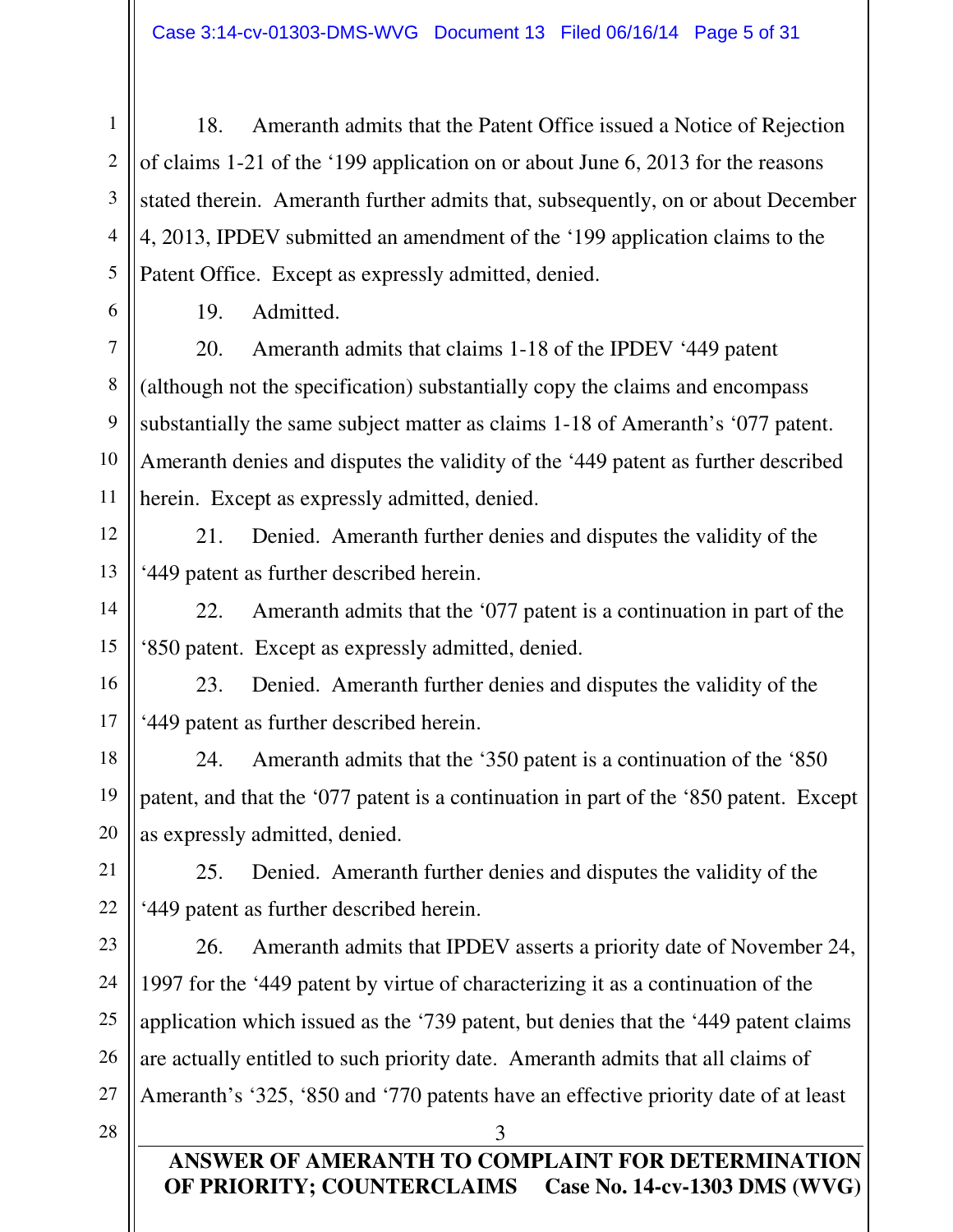1 2 3 4 5 6 7 8 as early as September 21, 1999, and further notes that Ameranth's patents were reviewed by multiple patent examiners between 2001 and 2012 and were issued and allowed by the Patent Office specifically over the '739 patent, among other references. Ameranth admits that regulations regarding practice before the USPTO as contained in 37 CFR section 41.207(a)(1) and section 41.201 speak for themselves and read as officially published, but denies that they apply to or govern the operation of the Court in which this lawsuit has been filed. Except as expressly admitted, denied.

27. Denied. Ameranth further denies and disputes the validity of the '449 patent as further described herein.

## **AFFIRMATIVE DEFENSES**

As additional and affirmative defenses, Ameranth alleges as follows:

#### **First Affirmative Defense**

## **(Lack of Patentability under 35 USC section 102)**

15 16 17 18 19 20 21 28. As alleged herein, the '449 patent, and the claims thereof, are not based on or supported by the subject matter contained in the '739 patent or application No. 09/282,645, and therefore are not entitled to a priority date senior to Ameranth's '077, '325 or '850 patents (and in fact that the earliest effective filing date to which the '449 patent claims would be entitled is August 22, 2012). Therefore, the '449 patent claims are not new and fail to satisfy the requirement of novelty under 35 USC section 102.

## **Second Affirmative Defense**

## **(Lack of Patentability under 35 USC section 103)**

29. As alleged herein, the '449 patent, and the claims thereof, are not based on or supported by subject matter contained in the '739 patent or application No. 09/282,645, and therefore are not entitled to a priority date senior to Ameranth's '077, '325 or '850 patents (and in fact that the earliest effective

28

22

23

24

25

26

27

9

10

11

12

13

14

#### **ANSWER OF AMERANTH TO COMPLAINT FOR DETERMINATION OF PRIORITY; COUNTERCLAIMS Case No. 14-cv-1303 DMS (WVG)**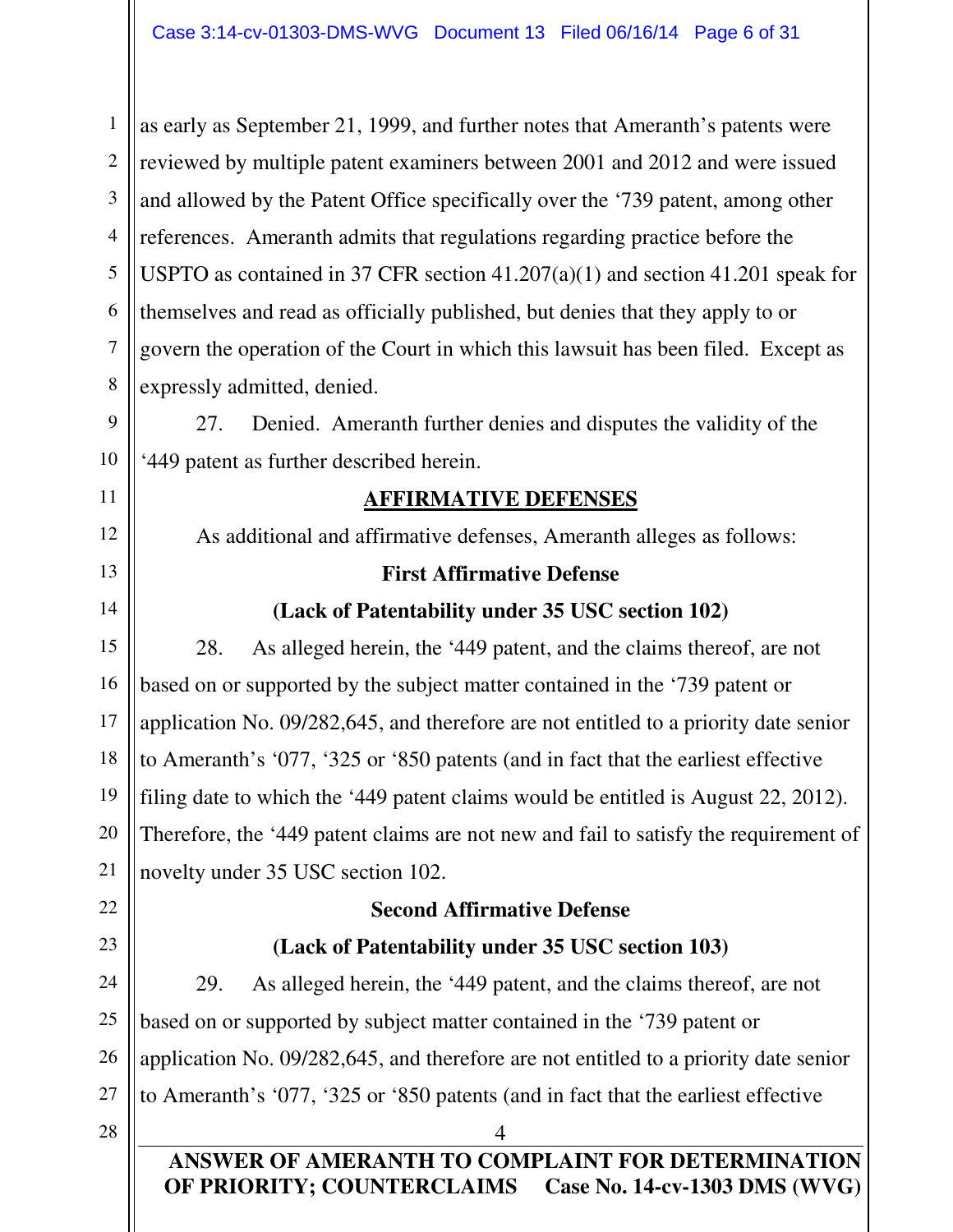filing date to which the '449 patent would be entitled is August 22, 2012). Therefore, the claims of the '449 patent are not non-obvious and fail to satisfy the requirements of patentability under 35 USC section 103.

## **Third Affirmative Defense (Failure to Disclose True Inventorship)**

30. As alleged herein, the claims of the '449 patent (copied from Ameranth's '077 patent) are not based on or supported by subject matter contained in the '739 patent or application No. 09/282,645, which dealt with a different inventive idea, namely: (a) the use of "geocodes" to determine whether a customer is within a restaurant's specified geographic delivery area and/or whether a restaurant is within the customer's specified geographic take-out area; and (b) the facilitation of the placement of an order from a customer's standard PC type computer (e.g., desktops and laptops) to a restaurant through either conversion of the order into voice data transmitted by telephone to the restaurant or transmission of a facsimile order to the restaurant. The true inventors of the claims set forth in the "copycat" '449 patent are not the persons identified on the '449 patent, but rather are the inventors named in Ameranth's '077 patent.

31. Tellingly, the inventors listed on the '449 patent (Bryan Cupps and Tim Glass) did not authorize a statement or declaration in connection with the application for the '449 patent (which was filed 15 years after the filing of the application for the Cupps '739 patent) contending that they had conceived of Ameranth's non- PC-standard based invention or invented the subject matter claimed therein, or that the specification for the '739 patent supported the claims of the '449 patent. To the contrary, independent applications filed with the Patent Office by Cupps and Glass in 2001, after the priority date of Ameranth's '077 patent, make it clear that they knew that the specification of the '739 patent did

27

1

2

3

4

5

6

7

8

9

10

11

12

13

14

15

16

17

18

19

20

21

22

23

24

25

26

28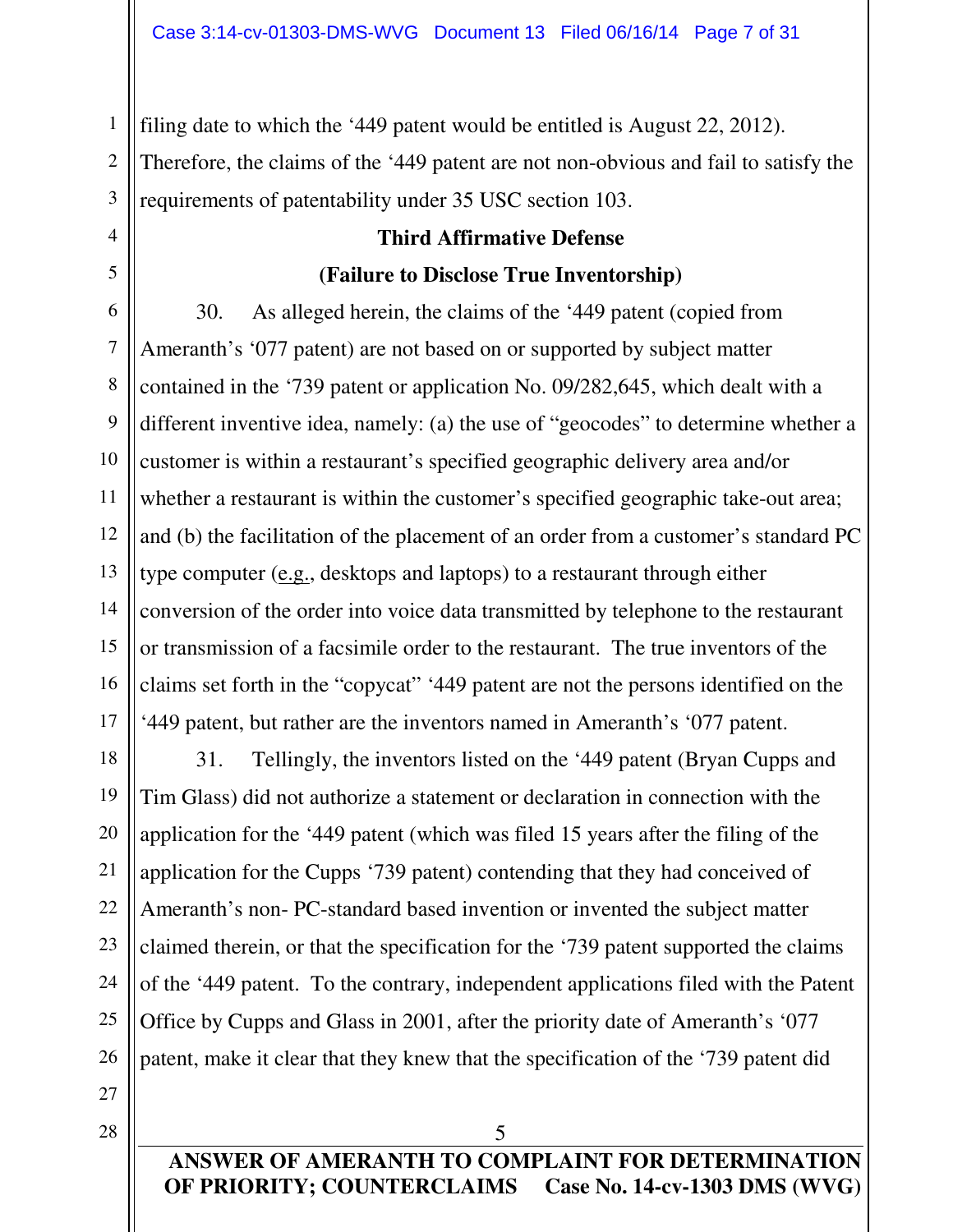*not* support or disclose the non-PC-standard based subject matter of the claims in the '449 patent copied from the '077 patent.

6 **ANSWER OF AMERANTH TO COMPLAINT FOR DETERMINATION OF PRIORITY; COUNTERCLAIMS Case No. 14-cv-1303 DMS (WVG)** 3 4 5 6 7 8 9 26 27 28 32. Furthermore, the original assignee of the '739 patent, Food.com (by which Cupps and Glass had been employed) acknowledged that Cupps and Glass had not conceived of or invented Ameranth's patented inventions. Food.com partnered with Ameranth in July of 1999 in order to obtain and use Ameranth's inventions and technology, which Food.com needed and admitted it did not possess. Thus, an internal Food.com memo entitled "Ameranth Licensing Contract" dated September 13, 1999 (and which QuikOrder, Pizza Hut and their counsel have seen by virtue of their participation in discovery in the consolidated patent infringement lawsuits pending before this Court) states, in relevant part: I have met with Keith McNally to agree on the deal points on a Licensing Agreement. Here are the products and services we would want. 1. Menu Wizard- this is a tool which digitally constructs and updates restaurant menus … 2. Communications Wizard- this tool creates a standard that can be used to integrate with any POS terminal and establishes the online ordering protocol. 3. Reservations- Food.com would have the exclusive rights to the online reservation system. They would help us create a hybrid system that can connect with the POS … 33. These statements demonstrate that Food.com did not possess any invention or technology duplicating the functionality of Ameranth's menu generation, online and mobile ordering with point of sale ("POS") integration or online reservations with POS integration inventions, despite the fact that the Notice of Allowance for their '739 patent had been issued by the Patent Office in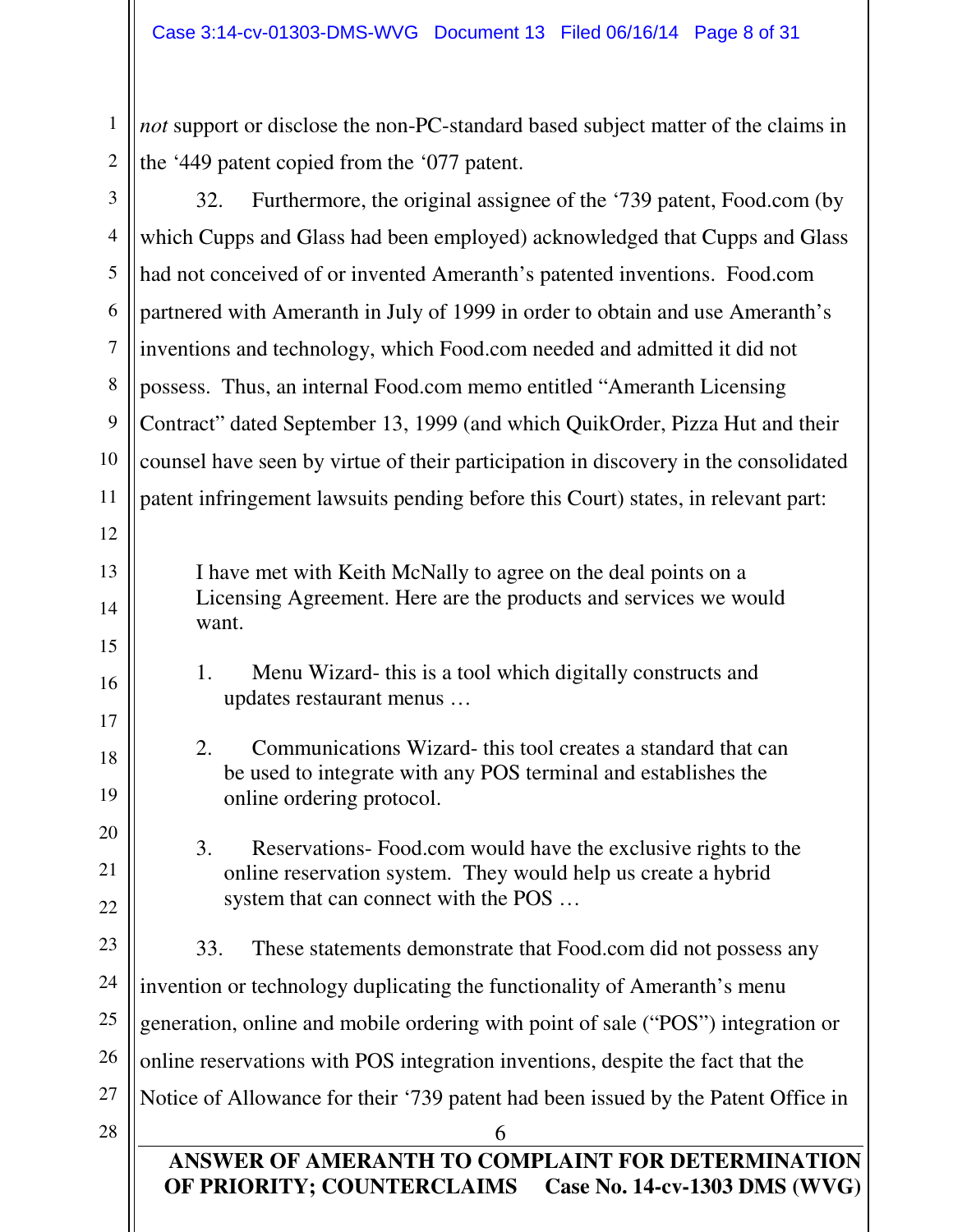December of 1998, roughly 9 months earlier. Moreover, the memo explains that Food.com was seeking "exclusive rights" to Ameranth's Menu Wizard technology because that tool created a "barrier to entry" in the online and mobile food ordering market, and to Ameranth's hybrid reservations system with POS integration, a further acknowledgment (made by persons skilled in the art, at the time of the invention) that neither Cupps, Food.com or anyone else in the industry had conceived of or possessed Ameranth's inventions.

34. Thus, both the named inventors of the '739 patent (Cupps and Glass), and their employer and original assignee of the '739 patent (Food.com), acknowledged that Cupps and Glass had *not* conceived of or invented Ameranth's inventions. Despite these facts, IPDEV, 15 years later, covertly copied the claims from Ameranth's '077 patent into Application No. 13,592,199 and falsely represented to the Patent Office that Cupps and Glass had conceived of such inventions earlier in order to improperly obtain the '449 patent.

15 16 17 18 19 20 21 22 23 24 25 26 27 35. Additionally, IPDEV's affiliate, QuikOrder, took the position in and around 2001 in the United States District Court for the Northern District of California, when it was sued by Food.com (the prior owner of the '739 patent) for infringement of the '739 patent, not only that the '739 patent was invalid, but further that the claims of the Cupps '739 patent (on which IPDEV's '449 patent supposedly is based) were limited to a single inventive idea (an online ordering system that uses geocodes to match customers with restaurants in the appropriate delivery/take-out geographic area), and therefore could not encompass or disclose the entirely different invention described in the claims of Ameranth's '077 patent, now improperly copied by IPDEV in the claims of the '449 patent. As QuikOrder stated in a November 26, 2001 claim construction brief filed with the United States District Court for the Northern District of California: "The purported invention of the '739 patent is a single variation on an admittedly 'prior art'

28

1

2

3

4

5

6

7

8

9

10

11

12

13

14

**ANSWER OF AMERANTH TO COMPLAINT FOR DETERMINATION OF PRIORITY; COUNTERCLAIMS Case No. 14-cv-1303 DMS (WVG)**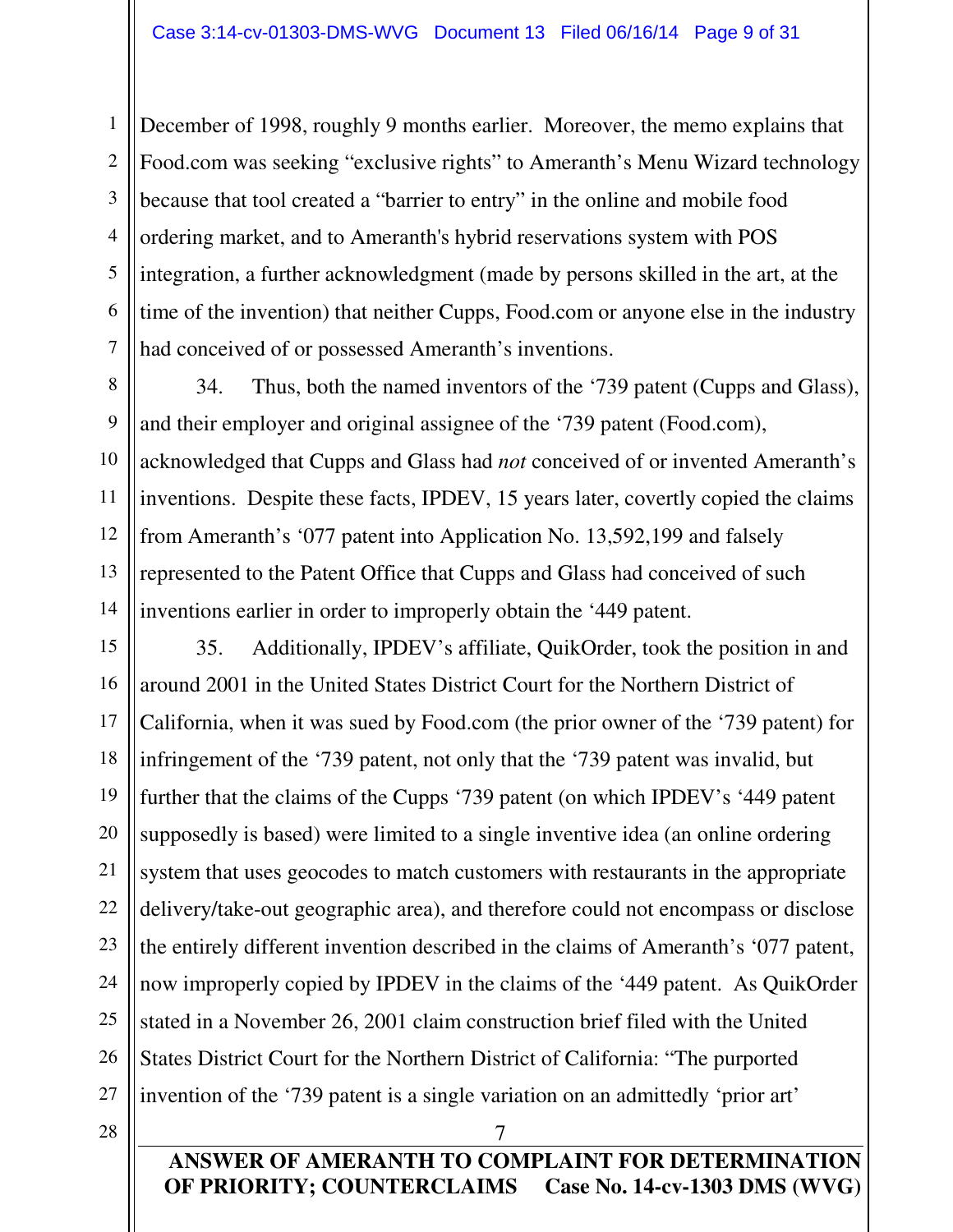6 8 theme. The '739 patent is characterized as an online ordering system that matches customers with appropriate vendors, such as restaurants providing food delivery services. While admitted prior art ordering systems match customers to appropriate vendors using the customer's address … or telephone prefix, the system claimed by the '739 patent uses 'geocodes.'" Food.com's claim construction position, and the Northern District of California's claim construction order in that lawsuit, similarly described the "geocode" based invention disclosed in the '739 patent.

36. Likewise, in connection with the prosecution of a different patent application before the Patent Office in 2004 (Application No. 09/007,578), IPDEV/QuikOrder and its counsel argued that that the Cupps '739 patent does *not* disclose, and in fact teaches away from, the concepts and inventions contained and described in Ameranth's patents and now duplicated in the claims of the '449 patent.

15 16 17 18 19 20 21 22 23 24 25 26 27 37. In an earlier and separate patent application filed by IPDEV with the Patent Office supposedly based on the Cupps '739 patent (Application No. 09/282,645), IPDEV previously attempted to duplicate claims of Ameranth's '077 patent in or around July of 2012. The patent examiner for that '645 application (a different examiner than the one later assigned to the application for the '449 patent), in an August 28, 2012 interview summary, noted the dramatic differences between: (a) the claims IPDEV sought to copy from Ameranth's '077 patent (focusing on "different display sizes of different user devices during mobile/remote ordering," according to the patent examiner); and (b) the "geocode and location information for food ordering" claims that IPDEV sought to derive from the Cupps '739 patent, and pointed out in the office communication that the two sets of claims "*are for a different invention*." Emphasis added. The '645 application patent examiner's comments further reconfirmed what Cupps and

28

1

2

3

4

5

7

9

10

11

12

13

14

**ANSWER OF AMERANTH TO COMPLAINT FOR DETERMINATION OF PRIORITY; COUNTERCLAIMS Case No. 14-cv-1303 DMS (WVG)**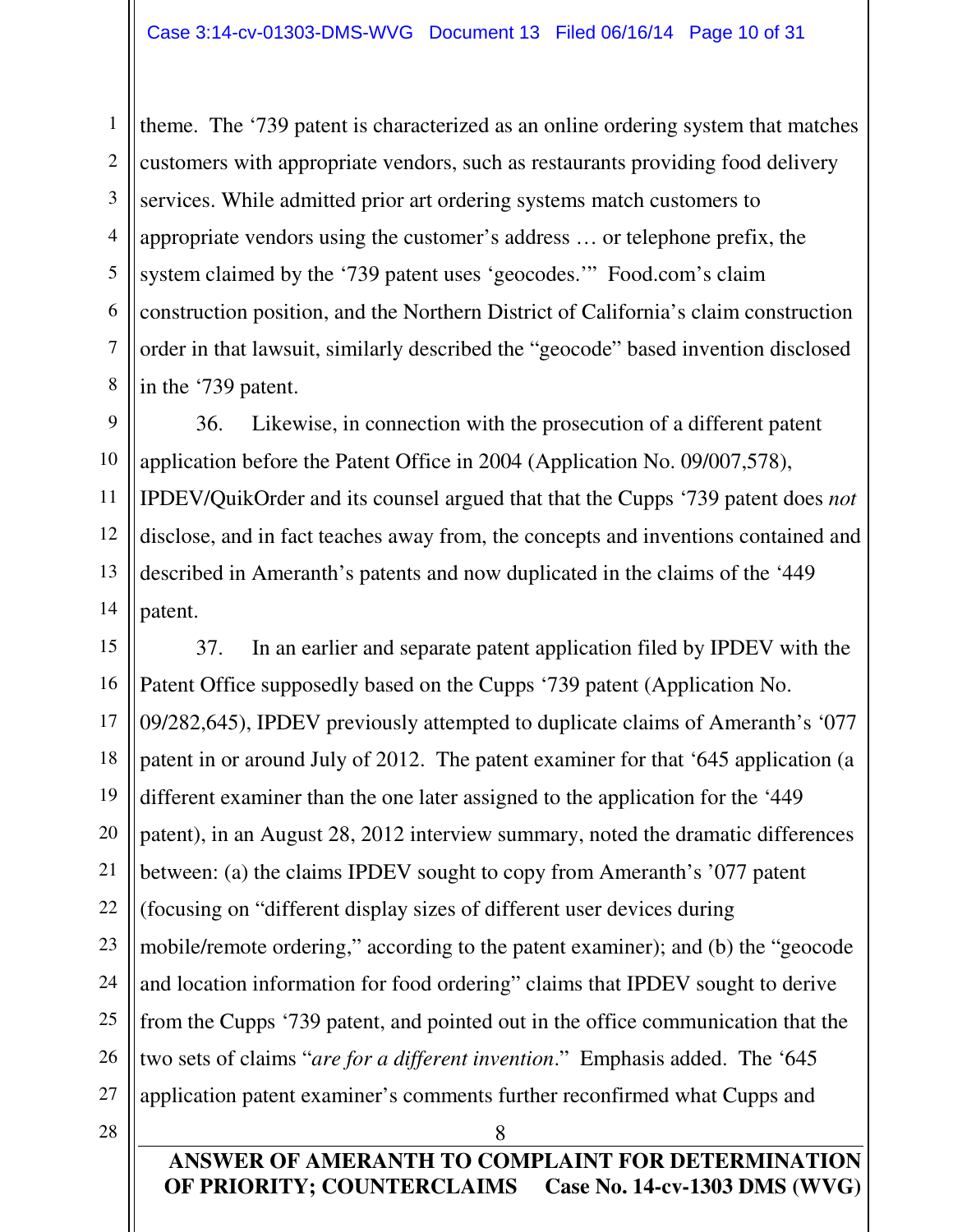Glass, Food.com, QuikOrder, and IPDEV itself knew and previously acknowledged—the '739 patent is directed to an entirely different inventive concept than that disclosed by and described in the claims of Ameranth's non-PCstandard based '077 patent, and now improperly copied into the '449 patent.

38. Importantly, none of the evidence described in paragraphs 30 to 34 and 36 to 37 above demonstrating that Cupps and Glass did not invent the claims of the '449 patent (copied from Ameranth's '077 patent) was provided by IPDEV to the patent examiner for the '449 patent. Although the patent examiner did, incorrectly, allow the '449 patent to issue, he provided no reasons whatsoever for the notice of allowance, provided no comments as to the substance of any prior art review, and made no indication that he had reviewed any of the extensive prosecution history of Ameranth's '077 patent, further confirming that he relied on and was misled by the misstatements and extensive withholding of material information by IPDEV and its counsel<sup>1</sup>.

## **Fourth Affirmative Defense**

## **(Lack of Conception and Diligent Reduction to Practice)**

39. The claims of the '449 patent were not conceived by or diligently reduced to practice by the inventors named in the '449 patent or the owners of such patent, rendering the '449 patent invalid under (pre-AIA) 35 USC section 102. Additionally, the failure to diligently reduce such claims to practice constitutes abandonment of such claims, resulting in such claims being invalid and unenforceable.

23

1

2

3

4

5

6

7

8

9

10

11

12

13

14

15

16

17

18

19

20

21

22

24

 $\overline{a}$ 

9

<sup>25</sup> 26 27 <sup>1</sup> Further demonstrating that the examiner of the '449 patent was confused when he approved and issued the '449 patent, he cited to only 3 "prior art" references in the '449 patent. These references are dated August of 2004, June 2012, and May 2013, references which would not be relevant to a patent application seeking a November 1997 priority date, such as IPDEV sought with the application for the '449 patent.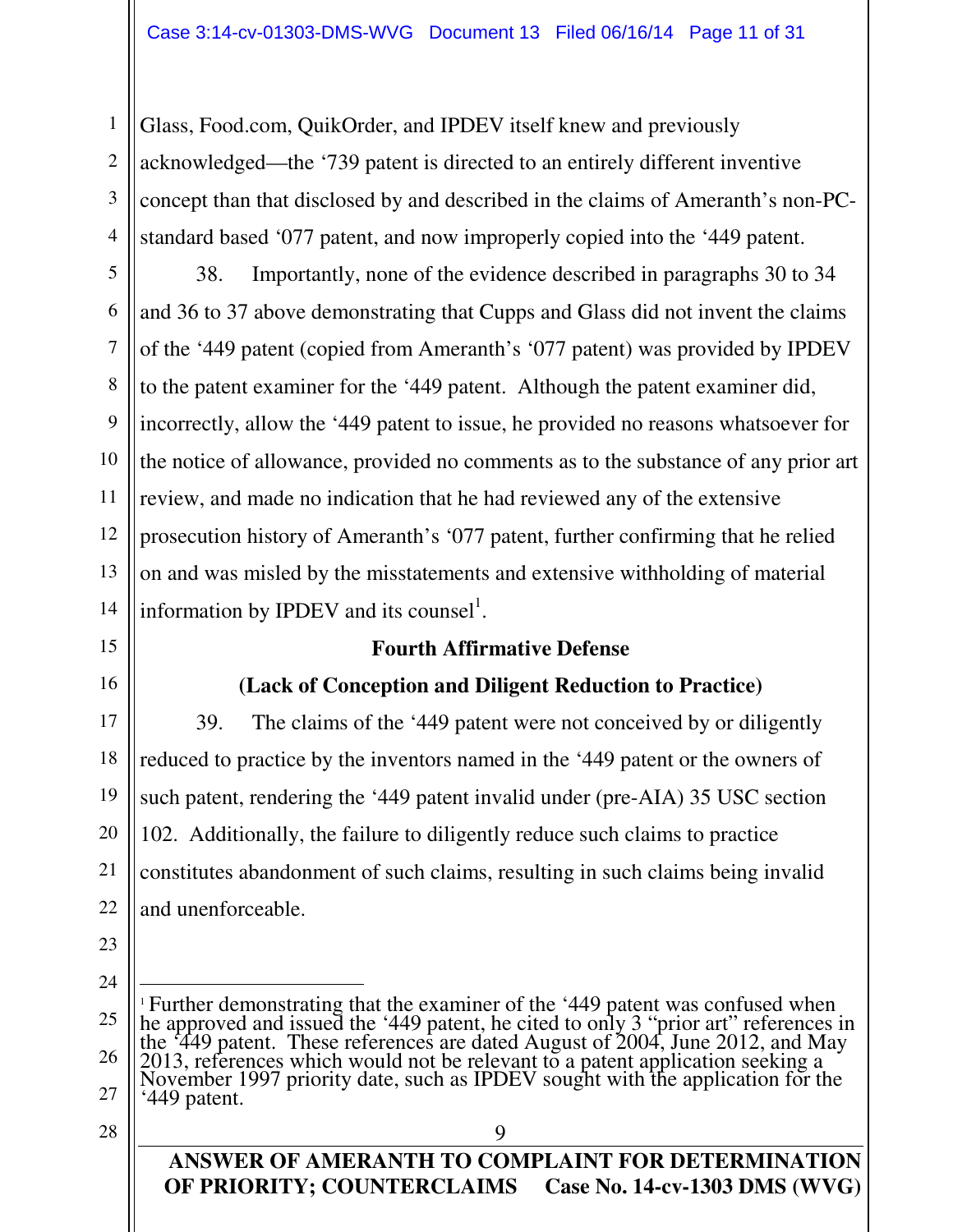# **Fifth Affirmative Defense**

## **(Lack of Sufficient Written Description in Specification)**

40. Neither the specification of the '449 patent, nor the content of the '739 patent or application No. 09/282,645, contains a sufficient written description to support the invention claimed in the claims of the '449 patent, in violation of 35 USC section 112. The '739 patent, on which the claims of the '449 patent supposedly are based, describes a system that: (a) uses "geocodes" to determine whether a customer is within a restaurant's specified geographic delivery area and/or whether a restaurant is within the customer's specified geographic take-out area; and (b) facilitates placement of an order from a customer's computer to a restaurant through either conversion of the order into voice data transmitted by telephone to the restaurant or transmission of a facsimile order to the restaurant. In contrast, the claims of the '449 patent (copied from Ameranth's '077 patent) describe a system for customized configuration and layout of menus to conform with non-PC-standard and different display sizes and characteristics of two or more different wireless handheld computing devices (e.g., "smartphones"), and real time communication and data synchronization between a wireless handheld computing device, a web page and a master database. These claims are not described or disclosed in, or otherwise supported by, the specification of the '449 patent, nor the content of the '739 patent or application No. 09/282,645, rendering the '449 patent and the claims thereof invalid<sup>2</sup>.

10  $\overline{a}$ 2 IPDEV even deleted an extensive discussion of geocodes from the Abstract of Application No. 13/592,199 (which eventually issued as the '449 patent) in an apparent attempt to obscure the primary focus of the application from the Examiner.

**ANSWER OF AMERANTH TO COMPLAINT FOR DETERMINATION OF PRIORITY; COUNTERCLAIMS Case No. 14-cv-1303 DMS (WVG)**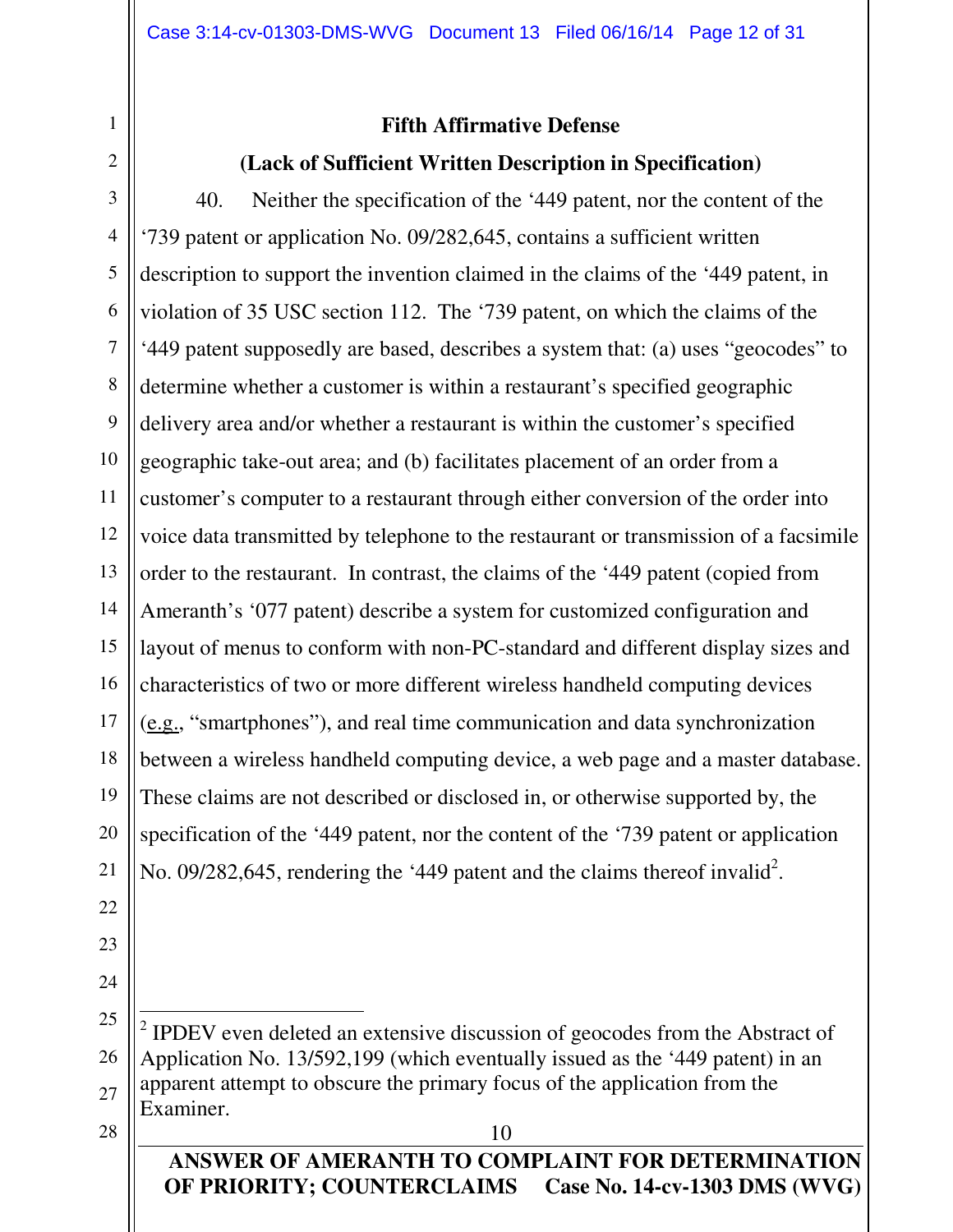5

6

7

8

9

10

11

12

13

15

16

17

18

19

20

21

22

23

24

25

26

# **Sixth Affirmative Defense (Lack of Enablement in Specification)**

41. The '449 patent fails to satisfy the requirement of enablement imposed by 35 USC section 112 because neither the specification of the '449 patent, nor the content of the '739 patent or application No. 09/282,645, enables a relevant person of skill in the art to make and use the invention claimed in the claims of the '449 patent.

#### **Seventh Affirmative Defense**

## **(Inequitable Conduct)**

14 42. IPDEV, its principals, affiliates and counsel, acted with inequitable conduct before the Patent Office in connection with prosecution and procurement of the '449 patent as further alleged herein and with the specific intent to deceive the Patent Office, but for which the '449 patent would not have issued, rendering the '449 patent invalid and unenforceable.

## **Eighth Affirmative Defense**

## **(Unclean Hands)**

43. IPDEV, its principals, affiliates and counsel, acted with unclean hands before the Patent Office in connection with prosecution and procurement of the '449 patent as further alleged herein, but for which the '449 patent would not have issued, rendering the '449 patent invalid and unenforceable.

## **Ninth Affirmative Defense**

## **(Estoppel)**

44. IPDEV is estopped from asserting the validity of the claims of the '449 patent or contending that the '449 patent, or any claims thereof, is entitled to priority over any of Ameranth's patents or any of the claims thereof by virtue of contradictory positions that IPDEV, through its attorneys, agents, affiliates, and those in privity or acting in concert with it, have taken:

28

27

**ANSWER OF AMERANTH TO COMPLAINT FOR DETERMINATION OF PRIORITY; COUNTERCLAIMS Case No. 14-cv-1303 DMS (WVG)**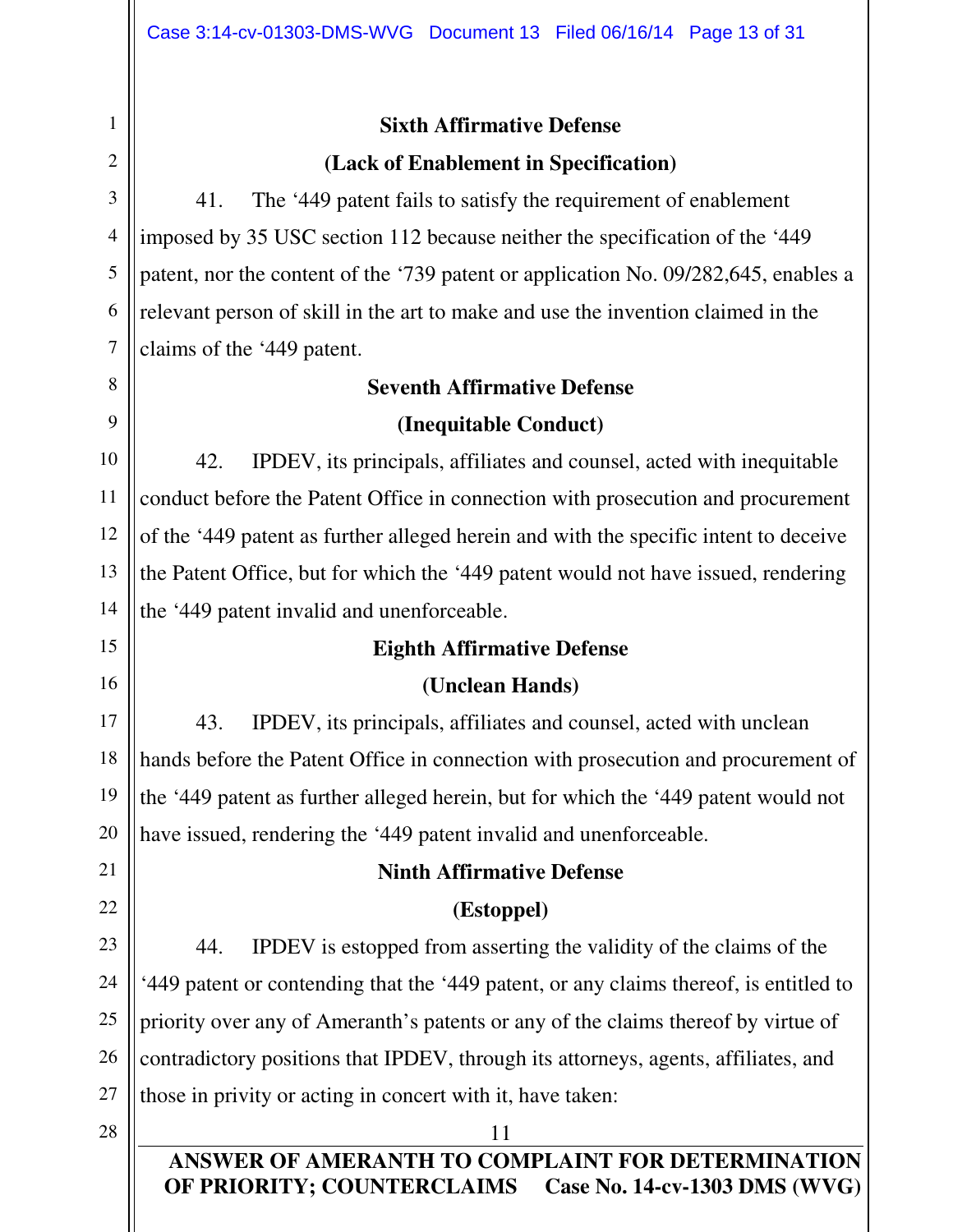(a) in the consolidated patent infringement lawsuits filed by Ameranth against QuikOrder, Pizza Hut and other members of the Joint Defense Group in this Court (in affirmative defenses, in counterclaims, in discovery responses, in invalidity contentions and in a joint motion in support of the defendants' motion to stay proceedings, among other places);

(b) in proceedings before the Patent Trial and Appeal Board with respect to the nearly identical claims of Ameranth's '077 patent and the claims of Ameranth's '850 and '325 patents (including asserting that the claims of Ameranth's patents were invalid under 35 USC sections 101 and 112 and contending that such claims "cover nothing more than an abstract idea");

(c) in other filings before the Patent Office regarding a different patent application but involving the '739 patent from which the '449 patent claims priority (among other things, traversing the '739 patent and contending that the '739 patent did *not* disclose or teach elements of the subject matter now claimed in the '449 patent);

(d) through a direct and contradictory admission made by IPDEV's President and managing agent, James Kargman, to Ameranth's Chief Executive Officer on December 12, 2007; and

(e) in filings made by QuikOrder in the United States District Court for the Northern District of California in and around 2001 asserting that the '739 patent was invalid when QuikOrder was being sued by Food.com (the prior owner of the '739 patent) for infringement of the '739 patent.

45. Consequently, IPDEV is estopped from asserting the validity of the claims of the '449 patent or contending that the '449 or any claims thereof is entitled to priority over any of Ameranth's patents or any of the claims thereof.

## **ANSWER OF AMERANTH TO COMPLAINT FOR DETERMINATION OF PRIORITY; COUNTERCLAIMS Case No. 14-cv-1303 DMS (WVG)**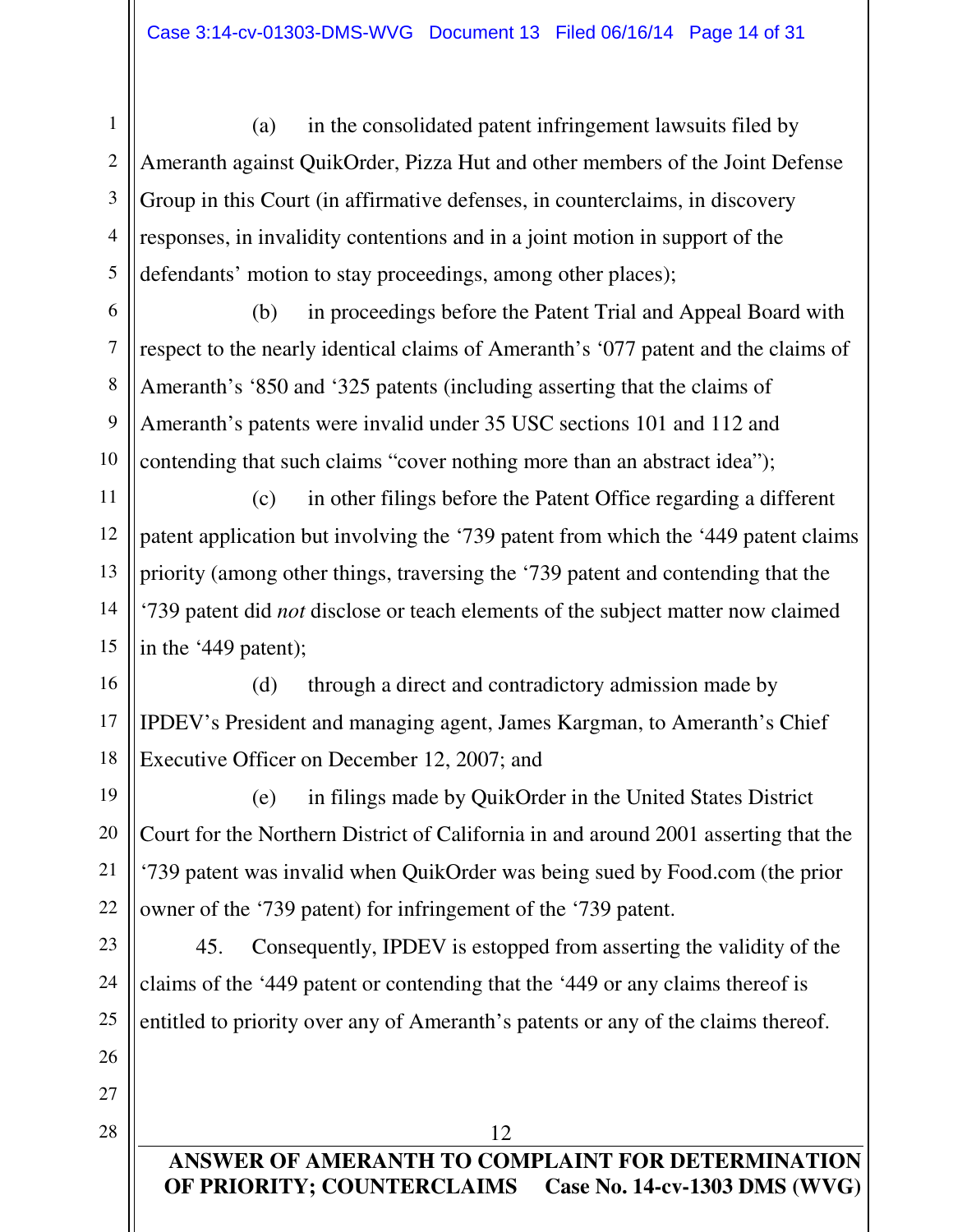17

18

# **Tenth Affirmative Defense (Anticipation and Obviousness)**

46. Because the '449 patent is not entitled to a priority date senior to Ameranth's '077 patent, the '449 patent, and the claims thereof, is invalid as being anticipated by the '077 patent and rendered obvious by the '077 patent, which describes and discloses every element of the claims of the '449 patent, pursuant to 35 USC sections 102 and 103.

#### **Eleventh Affirmative Defense**

#### **(Time Barred Claim)**

16 47. Because IPDEV is attempting to assert its purported interference claims based on the '449 patent claims against Ameranth's '850 patent, which was issued by the Patent Office on May 7, 2002, and Ameranth's '325 patent, which was issued by the Patent Office on March 22, 2005, such an interference challenge is untimely and time barred pursuant to, *inter alia*, (pre-AIA) 35 USC section 135(b)(1), which requires any such interference claim to be made, if at all, within one year of the date of issuance of the patent to be challenged.

#### **Twelfth Affirmative Defense**

## **(Laches)**

19 20 21 22 23 24 25 26 27 48. IPDEV's interference claims against Ameranth's patents are barred by the doctrine of laches. IPDEV acquired the '739 patent from the trustee of the bankruptcy estate of Food.com (the prior owner of the '739 patent) on or about February 3, 2004. IPDEV, its affiliate QuikOrder, and their common controlling persons (including but not limited to James Kargman) had knowledge of Ameranth's '850 and '325 patents, and Ameranth's intent to enforce those patents, since at least February of 2006. Nevertheless, and without justification, IPDEV waited until August 22, 2012 to file the application that issued as the '449 patent (copying the claims of Ameranth's '077 patent) supposedly based upon '739

28

**ANSWER OF AMERANTH TO COMPLAINT FOR DETERMINATION OF PRIORITY; COUNTERCLAIMS Case No. 14-cv-1303 DMS (WVG)**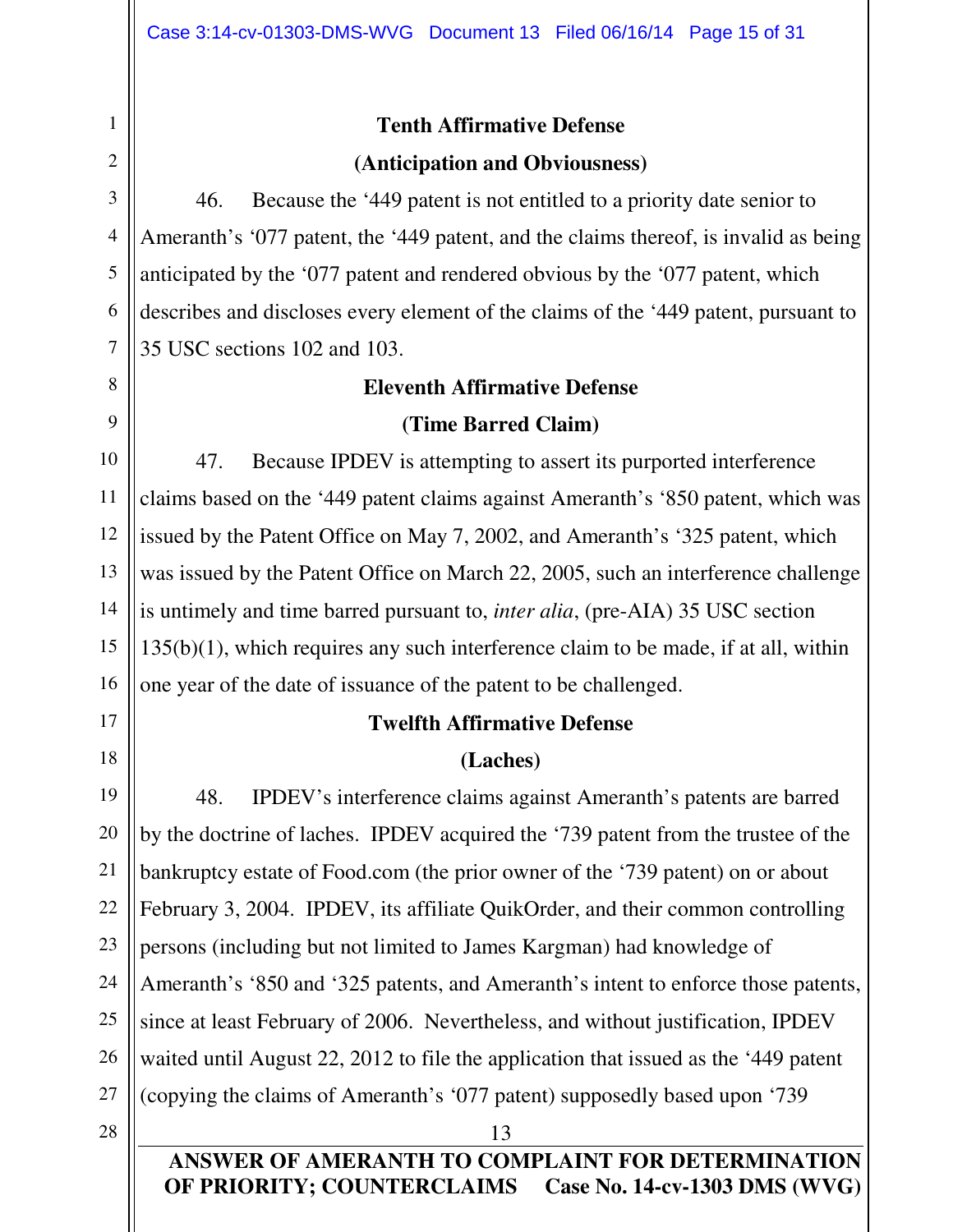patent, which IPDEV now asserts supports interference claims against Ameranth's '850, '325 and '077 patents. This delay is unreasonable and results in undue prejudice to Ameranth. Consequently, the doctrine of laches bars IPDEV's interference claims asserted herein.

#### **Thirteenth Affirmative Defense**

#### **(Invalidity of '449 Patent Under (pre-AIA) 35 USC section 135(b)(1))**

49. The claims of IPDEV's '449 patent are invalid under (pre-AIA) 35 USC section 135(b)(1), which states, in relevant part: "A claim which is the same as, or for the same or substantially the same subject matter as, a claim of an issued patent may not be made in any application unless such a claim is made prior to one year from the date on which the patent was granted."

12 13 14 15 16 17 18 19 20 21 22 23 24 50. IPDEV asserts in its complaint in this matter that the claims of Ameranth's '850 and '325 patents are "obvious variants of the claims of the Ameranth '077 patent," and therefore are for the same or substantially the same subject matter as the claims of the '077 patent (the '325 patent is a continuation of the '850 patent, and the '077 patent is a continuation in part of the '850 patent). IPDEV further asserts in its complaint that claims of the Ameranth patents (the '077, '325 and '850 patents) interfere with claims of the '449 patent. The '850 patent issued on May 7, 2002. The '325 patent issued on March 22, 2005. IPDEV did not apply for the '449 patent claims until August 22, 2012, well past the one year time period in which any application for a claim for the same or substantially the same subject matter as the claims of Ameranth's issued '850 and '325 patents would have had to have been filed with the Patent Office. Therefore, the claims of the '449 patent are invalid.

25 26

1

2

3

4

5

6

7

8

9

10

11

27 28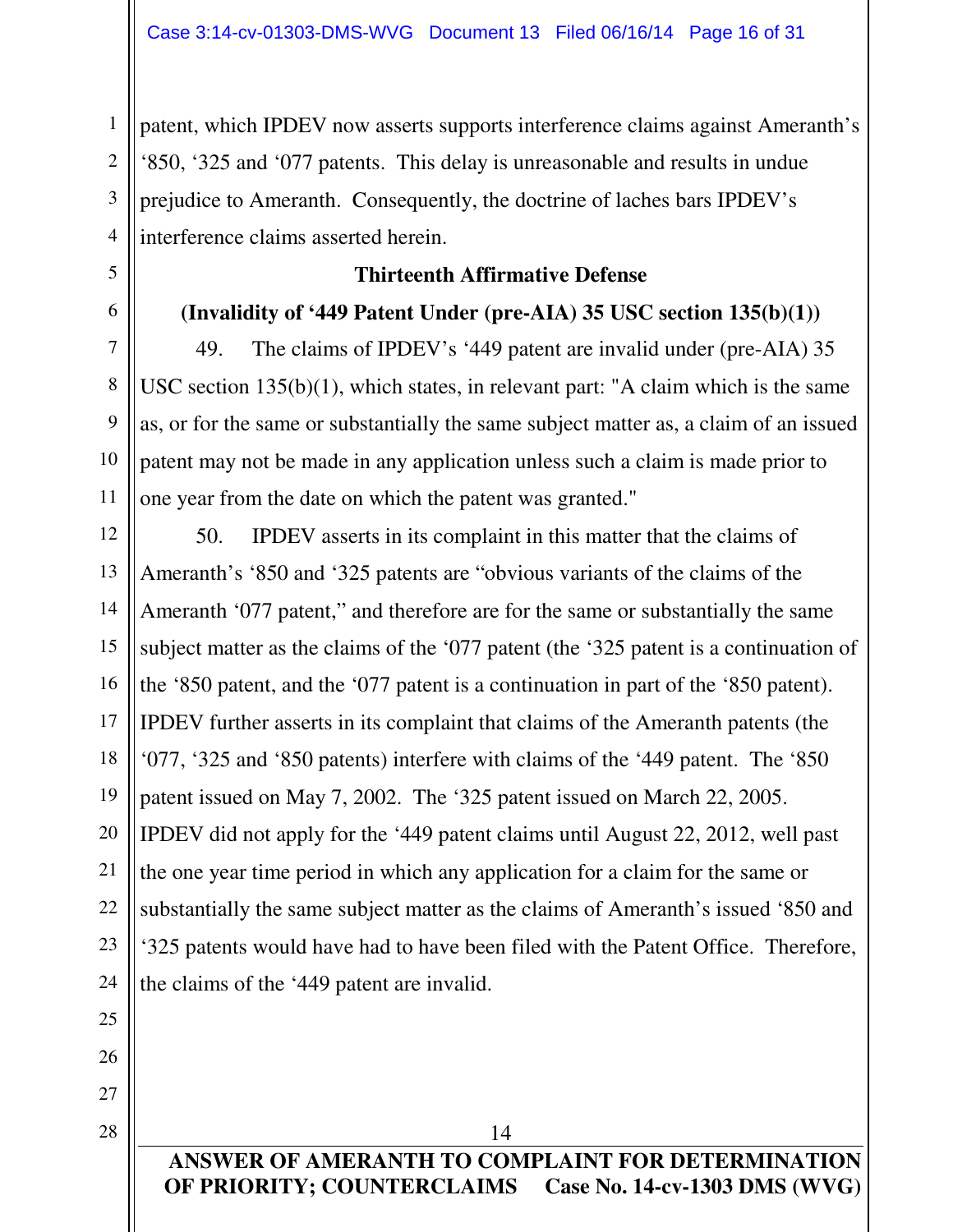|                | Case 3:14-cv-01303-DMS-WVG Document 13 Filed 06/16/14 Page 17 of 31                   |  |  |
|----------------|---------------------------------------------------------------------------------------|--|--|
| 1              | <b>Fourteenth Affirmative Defense</b>                                                 |  |  |
| $\overline{2}$ | (Failure to State a Claim)                                                            |  |  |
| 3              | 51.<br>IPDEV fails to state claims upon which relief can be granted with              |  |  |
| $\overline{4}$ | respect to Ameranth's '850 and '325 patents.                                          |  |  |
| 5              | <b>PRAYER FOR RELIEF</b>                                                              |  |  |
| 6              | WHEREFORE, Ameranth prays for relief as follows:                                      |  |  |
| 7              | 1.<br>That IPDEV take nothing by way of its claims herein;                            |  |  |
| 8              | 2.<br>For a judicial declaration that the '449 patent, and all claims thereof,        |  |  |
| 9              | is invalid and unenforceable;                                                         |  |  |
| 10             | 3.<br>For a determination that the '449 patent is not entitled to any priority        |  |  |
| 11             | over Ameranth's '325, '850 and '077 patents;                                          |  |  |
| 12             | 4.<br>That the Court deem this to be an exceptional case and award                    |  |  |
| 13             | attorneys' fees and costs in favor of Ameranth; and                                   |  |  |
| 14             | 5.<br>For such other and further relief as the Court deems just and proper.           |  |  |
| 15             |                                                                                       |  |  |
| 16             | <b>COUNTERCLAIMS</b>                                                                  |  |  |
| 17             | By and for its counterclaims against IPDEV, Ameranth further alleges as               |  |  |
| 18             | follows:                                                                              |  |  |
| 19             | <b>The Parties</b>                                                                    |  |  |
| 20             | 1.<br>Ameranth is a Delaware corporation registered to do business in                 |  |  |
| 21             | California and located in San Diego, California.                                      |  |  |
| 22             | On information and belief, IPDEV is an Illinois corporation<br>2.                     |  |  |
| 23             | headquartered in Chicago, Illinois, but doing business within this judicial district. |  |  |
| 24             | IPDEV is an affiliate of QuikOrder (fka as National Systems Corporation) and          |  |  |
| 25             | under common control with QuikOrder. QuikOrder, in turn, provides the on-line         |  |  |
| 26             | and mobile ordering system used by Pizza Hut, and, on information and belief, is      |  |  |
| 27             | providing a defense and indemnity to Pizza Hut in the consolidated patent             |  |  |
| 28             | 15<br>ANSWER OF AMERANTH TO COMPLAINT FOR DETERMINATION                               |  |  |
|                | OF PRIORITY; COUNTERCLAIMS<br>Case No. 14-cv-1303 DMS (WVG)                           |  |  |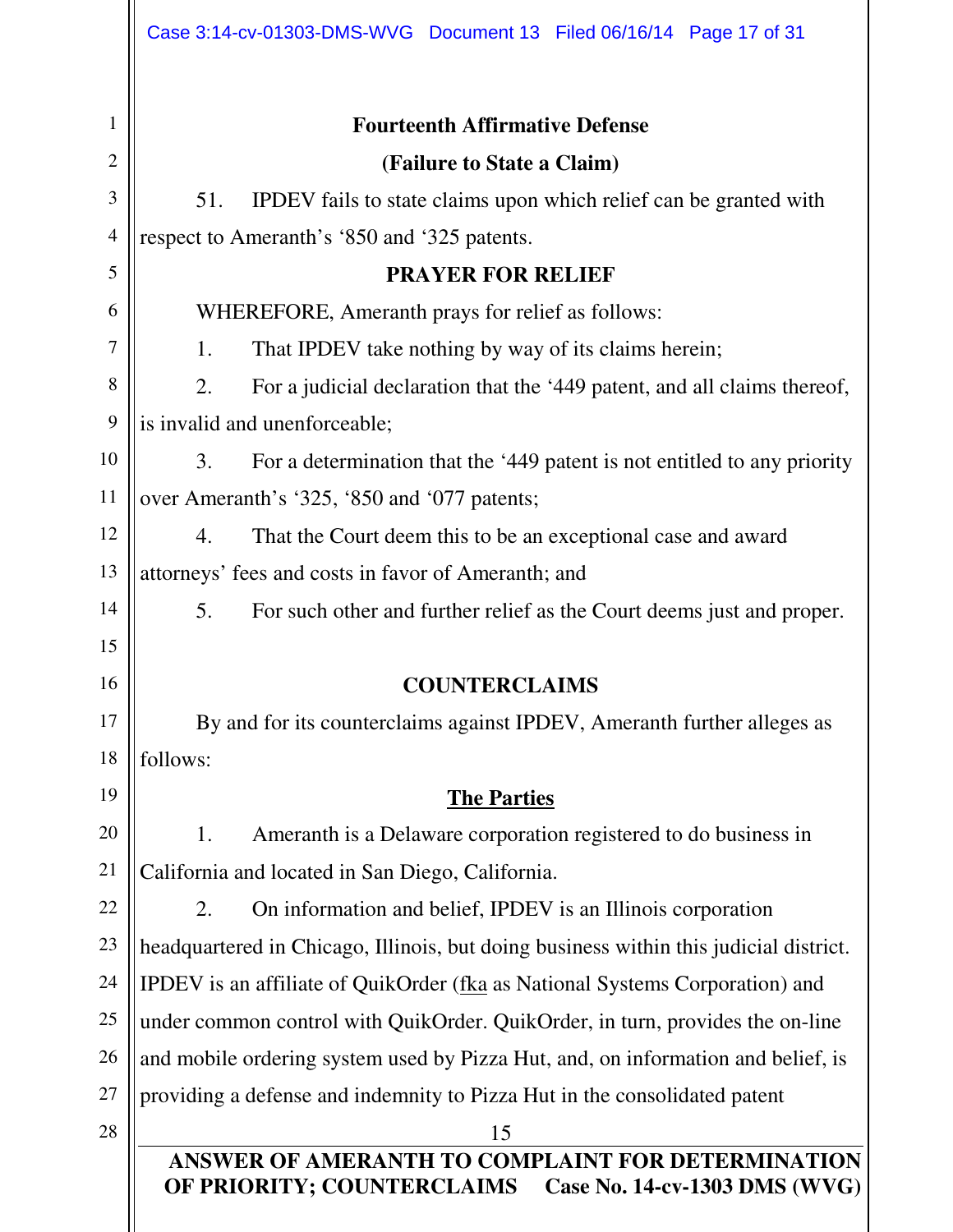infringement actions pending before this Court, and IPDEV, QuikOrder and Pizza Hut share common legal counsel in the cases pending before this Court. On information and belief, QuikOrder, Pizza Hut and other members of the Joint Defense Group in the consolidated patent infringement cases are utilizing IPDEV's complaint for determination of priority of invention as part of their joint defense strategy against Ameranth's claims for patent infringement.

## **Jurisdiction and Venue**

3. This counterclaim arises under the patent laws of the United States, 35 U.S.C. § 101, et seq., and under the declaratory judgments laws of the United States, 28 U.S.C. §§ 2201 and 2202.

4. Jurisdiction of this counterclaim arises under 28 U.S.C. §§ 2201 and 2202 and under 28 U.S.C. § 1338(a). This is a proper counterclaim under Rule 13 of the Federal Rules of Civil Procedure.

14 16 17 5. By virtue of IPDEV's complaint for determination of priority of invention against Ameranth filed in this Court, a justiciable controversy exists between Ameranth and IPDEV regarding the validity and scope of IPDEV's rights in and to the '449 patent and the claims thereof.

18 19 20 6. Venue is proper in this District pursuant to 28 USC section 1391(b) and (c), and IPDEV has consented to venue in this District by filing suit against Ameranth herein.

7. IPDEV is subject to personal jurisdiction in this Court by virtue of doing business in this judicial district and has subjected itself to personal jurisdiction herein by virtue of filing its complaint for determination of priority of invention against Ameranth in this Court.

26 27

21

22

23

24

25

1

2

3

4

5

6

7

8

9

10

11

12

13

15

28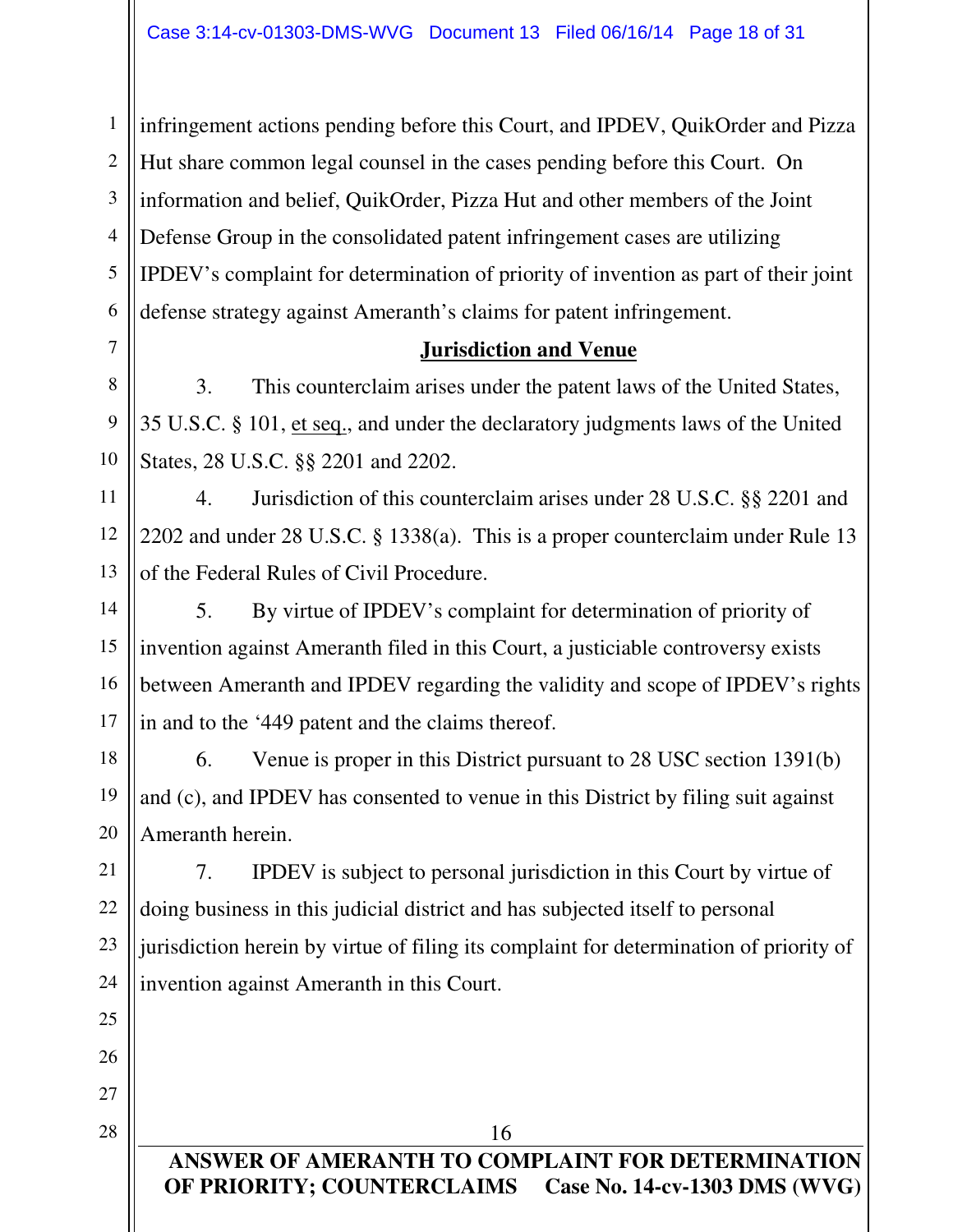## **First Counterclaim**

## **(Declaration of Invalidity of the '449 Patent)**

8. Ameranth realleges and incorporates by reference herein the preceding allegations of this answer and counterclaim as though fully set forth herein.

9. An actual controversy has arisen and now exists between Ameranth, on one hand, and IPDEV, on the other, with respect to the validity of IPDEV's '449 patent and the claims thereof. Specifically, IPDEV contends that the '449 patent is valid, whereas, for the reasons described herein, among others, Ameranth contends that the '449 patent, and the claims thereof, is invalid.

12 10. The '449 patent, and the claims thereof, is invalid for at least the following reasons.

13 14 15 16 17 18 19 20 21 22 23 24 25 26 27 11. The '449 patent is invalid under (pre-AIA) 35 USC section 135(b)(1). (Pre-AIA) 35 USC section 135(b)(1) states, in relevant part: "A claim which is the same as, or for the same or substantially the same subject matter as, a claim of an issued patent may not be made in any application unless such a claim is made prior to one year from the date on which the patent was granted." IPDEV asserts in its complaint in this matter that the claims of Ameranth's '850 and '325 patents are "obvious variants of the claims of the Ameranth '077 patent," and therefore are for the same or substantially the same subject matter as the claims of the '077 patent (the '325 patent is a continuation of the '850 patent, and the '077 patent is a continuation in part of the '850 patent). IPDEV further asserts in its complaint that claims of the Ameranth patents (the '077, '325 and '850 patents) interfere with claims of the '449 patent. The '850 patent issued on May 7, 2002. The '325 patent issued on March 22, 2005. IPDEV did not apply for the '449 patent until August 22, 2012, well over one year beyond the issuance dates of Ameranth's '850 and '325 patents and therefore long past the one year time period

1

2

3

4

5

6

7

8

9

10

11

**ANSWER OF AMERANTH TO COMPLAINT FOR DETERMINATION OF PRIORITY; COUNTERCLAIMS Case No. 14-cv-1303 DMS (WVG)**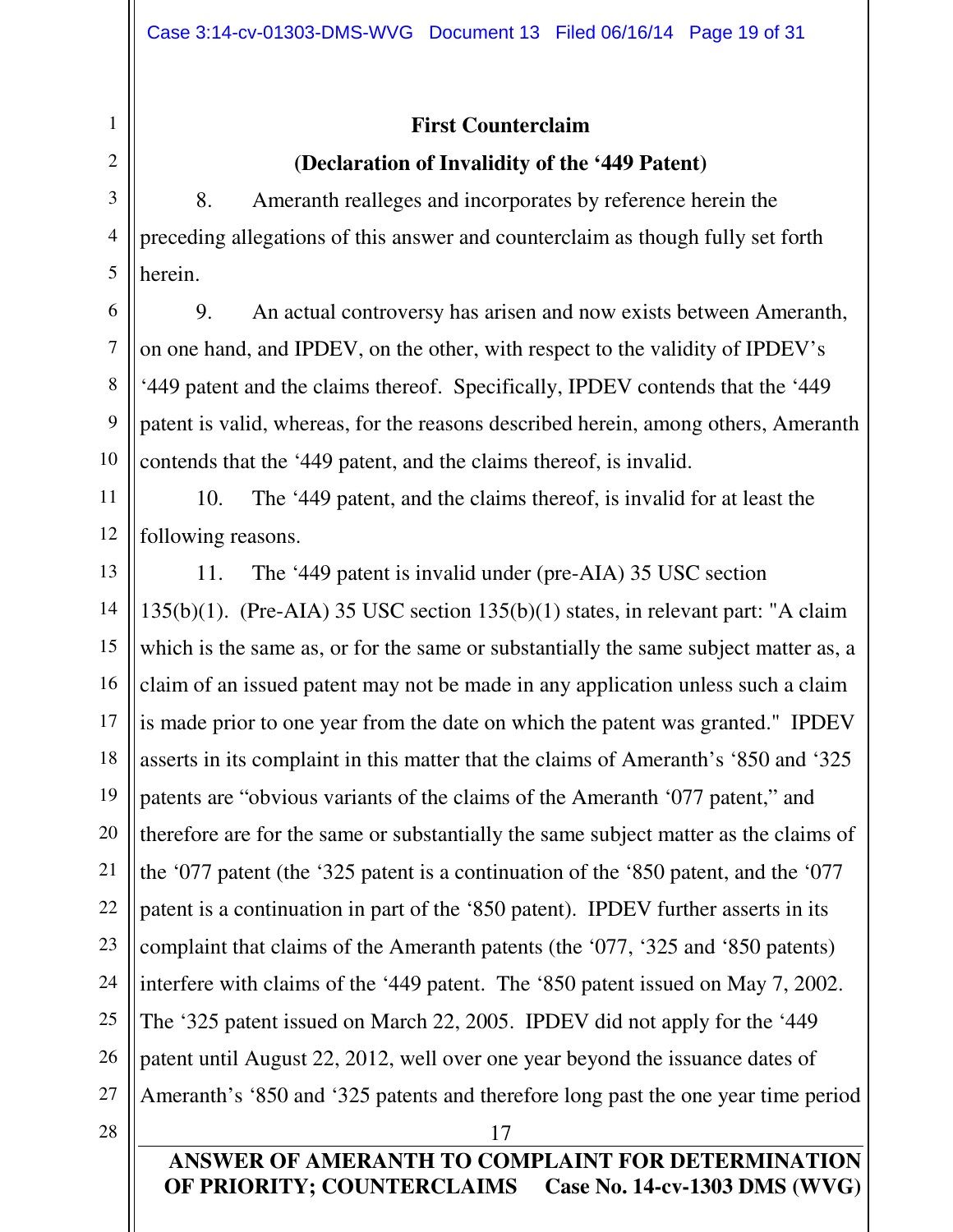permitted by law for applying to the Patent Office for any claim for the same or substantially the same subject matter as the claims of Ameranth's previously issued '850 and '325 patents.

12. The claims of the '449 patent are not supported or disclosed by the specification and the drawings thereof. For example, there is no support for key claim elements such as: wireless handheld computing devices, real time synchronous communication with wireless handheld computing devices, configuration and formatting of menus for display on two or more different wireless handheld device display sizes, smart phones, reservations, wait-listing, ticketing, and integration with point of sale ("POS") systems. Thus, the claims of the '449 patent are invalid for lack of sufficient written description pursuant to 35 USC section 112.

13. The claims of the '449 are not sufficiently enabled by the specification and drawings thereof to enable a relevant person of skill in the art to make and use the invention claimed therein. Thus, the claims of the '449 patent are invalid for lack of enablement pursuant to 35 USC section 112.

14. The claims of the '449 patent were not conceived by or diligently reduced to practice by the inventors named in the '449 patent or the owners of such patent, rendering the '449 patent invalid under (pre-AIA) 35 USC section 102. Additionally, the failure to diligently reduce such claims to practice constitutes abandonment of such claims.

15. As described more fully in Ameranth's Third Affirmative Defense, incorporated by reference herein, the '449 patent fails to name the true inventors of the claims of the patent. The true inventors of such claims are the inventors identified in Ameranth's '077 patent: Keith McNally, William Roof and Richard Bergfeld. In contrast, the persons incorrectly named as inventors in the '449 patent-- Bryan Cupps and Tim Glass—have acknowledged, in other filings with

**ANSWER OF AMERANTH TO COMPLAINT FOR DETERMINATION OF PRIORITY; COUNTERCLAIMS Case No. 14-cv-1303 DMS (WVG)**

18

1

2

3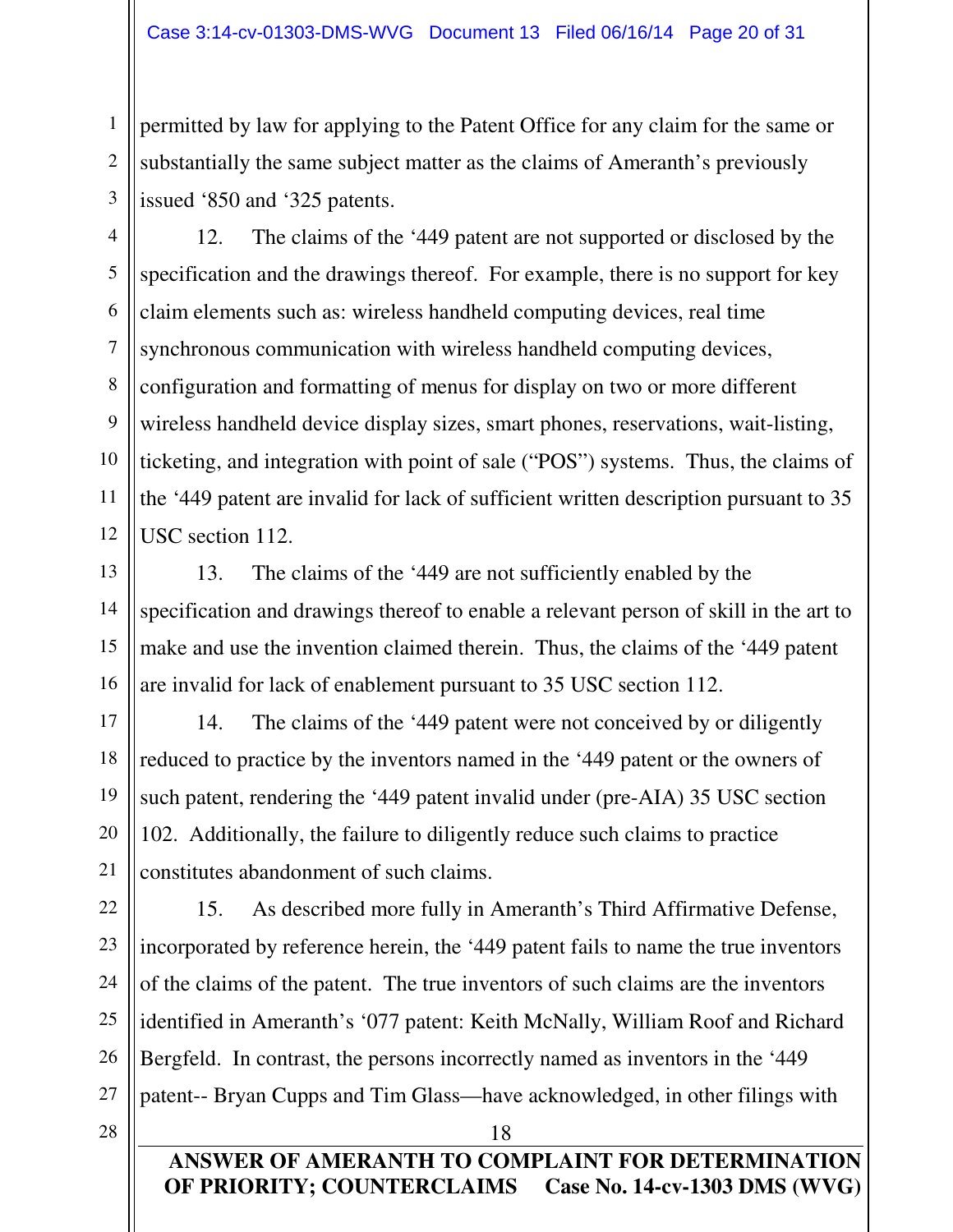1 2 3 4 5 6 7 8 9 10 11 12 13 14 15 16 17 18 19 20 the Patent Office, that: (a) they understood that desktop computers (i.e., "PC's") and laptops (as referenced in the specification for the '739 patent on which the '449 patent supposed is based) were *not* the same as or equivalent to non-PC standard "wireless handheld computing devices" (the term used in Ameranth's '077 patent and wrongfully copied in the claims of the '449 patent by IPDEV); and (b) they did not believe that the '739 patent (from which the '449 patent claims priority) disclosed or taught synchronization with wireless handheld computing devices, which is a core aspect of Ameranth's '077 patent and which the claims of the '449 patent improperly copy. Moreover, and tellingly, neither Cupps nor Glass (the inventors of the '739 patent) asserted that they invented the subject matter of the claims of Ameranth's '077 patent or approved any declaration to the Patent Office in connection with the prosecution of Application No. 13/592,199, which issued as IPDEV's '449 patent, attesting to their supposed invention of the subject matter of the '449 patent claims (IPDEV merely resubmitted to the Patent Office the 1997 inventorship declaration filed in connection with the application for the '739 patent, which contains entirely different claims). As described in Ameranth's Third Affirmative Defense, IPDEV withheld from the Patent Office a vast amount of evidence refuting any contention that Cupps and/or Glass invented the invention described in the claims of the '449 patent copied from Ameranth's '077 patent.

16. A judicial determination is necessary and appropriate at this time to resolve the foregoing dispute over the validity of the '449 patent and the claims thereof, and there is no other just, efficient and satisfactory method for the resolution of this dispute.

25 26 17. Consequently, Ameranth requests a judicial declaration that the '449 patent, and the claims thereof, is invalid.

27

21

22

23

24

28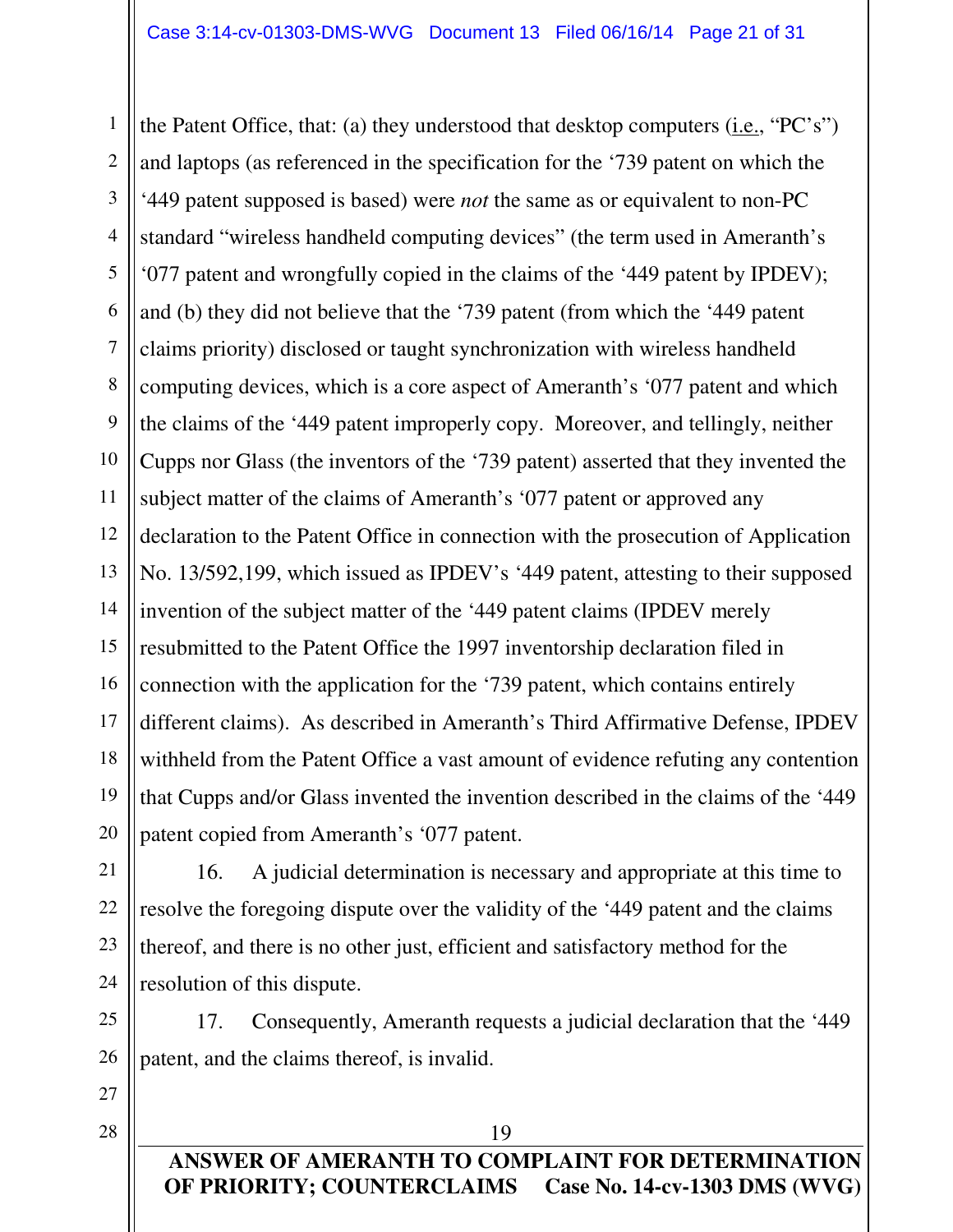# **Second Counterclaim (Inequitable Conduct)**

18. Ameranth realleges and incorporates by reference herein the preceding allegations of this answer and counterclaim as though fully set forth herein.

19. All claims of IPDEV's '449 patent are invalid and unenforceable due to the inequitable conduct during the prosecution of the '449 patent by IPDEV, its principals (including James Kargman and David Kargman), its patent prosecution counsel for the '449 patent before the Patent Office, its agents, on information and belief litigation counsel for it and its affiliates (including George Yu and Schiff Hardin LLP), its affiliates and those working in concert with it, who intentionally withheld vast amounts of material information from the Patent Office, and/or made material misstatements to the Patent Office, with specific intent to deceive the Patent Office, but for which the '449 patent would not have issued.

15 16 17 18 19 20 21 22 23 24 25 26 20. As a result of QuikOrder's and Pizza Hut's participation in the consolidated patent infringement cases pending before this Court, QuikOrder, IPDEV, their principals (including James and David Kargman) and their counsel knew of the claim constructions that had been given to numerous elements of Ameranth's patents by the District Court for the Eastern District of Texas that were entirely incompatible with the arguments made by IPDEV to the Patent Office in order to attempt to manufacture support for the claims of the '449 patent in the specification thereof. IPDEV and its counsel withheld these claim constructions, including, for example, the construction of the term "wireless handheld computing device" from the examiner of the '449 patent, in order to mislead the patent examiner about whether there was any support in the specification of the '449 patent for such term.

27

1

2

3

4

5

6

7

8

9

10

11

12

13

14

28

**ANSWER OF AMERANTH TO COMPLAINT FOR DETERMINATION OF PRIORITY; COUNTERCLAIMS Case No. 14-cv-1303 DMS (WVG)**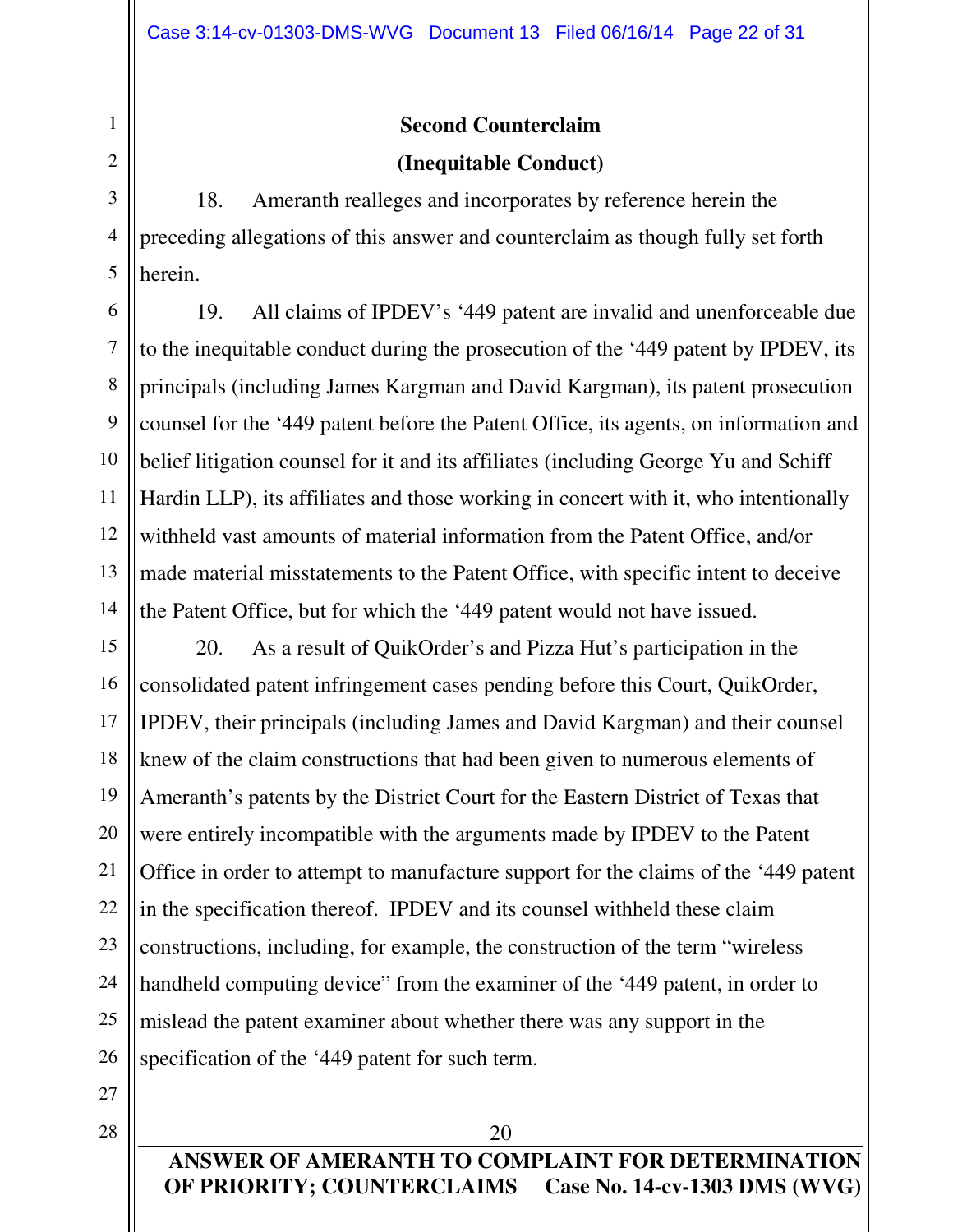21. As a result of QuikOrder's and Pizza Hut's participation in the consolidated patent infringement cases pending before this Court, QuikOrder, IPDEV, their principals (including James and David Kargman) and their counsel knew of the various alleged "prior art" references that the members of the Joint Defense Group had asserted against Ameranth's '077, '850 and '325 patents, including references that pre-dated the application date of the '739 patent from which the '449 patent claims priority. Despite the fact that the claims of the '449 patent substantially duplicate the claims of Ameranth's '077 patent, IPDEV did not apprise the examiner of the '449 patent of the alleged prior art references and conflicting claim construction positions that they and the other members of the Joint Defense Group have asserted against Ameranth's patents.

12 13 14 15 16 17 18 19 20 21 22 23 22. As a result of QuikOrder's participation in the Joint Defense Group in the consolidated patent infringement cases pending before this Court, and Pizza Hut's participation in the covered business method petition proceedings brought before the Patent Trial and Appeal Board by a number of the defendants in that Joint Defense Group against Ameranth's '077, '850 and '325 patents, IPDEV and its counsel knew of the claim constructions that had been given to numerous elements of Ameranth's patents by the Patent Trial and Appeal Board in the covered business method petition proceedings concerning Ameranth's '077, '850 and '325 patents that were incompatible with the arguments made by IPDEV to the Patent Office in order to attempt to manufacture support for the claims of the '449 patent in the specification thereof. IPDEV and its counsel withheld these claim constructions from the examiner of the '449 patent.

23. IPDEV misled the examiner of the 13/592,199 application in order to obtain the '449 patent. IPDEV did not use the word "interference" in its patent application, did not propose an interference to the Patent Office, did not propose a "count" for an interference, and importantly did not specifically explain that the

21

28

24

25

26

27

1

2

3

4

5

6

7

8

9

10

**ANSWER OF AMERANTH TO COMPLAINT FOR DETERMINATION OF PRIORITY; COUNTERCLAIMS Case No. 14-cv-1303 DMS (WVG)**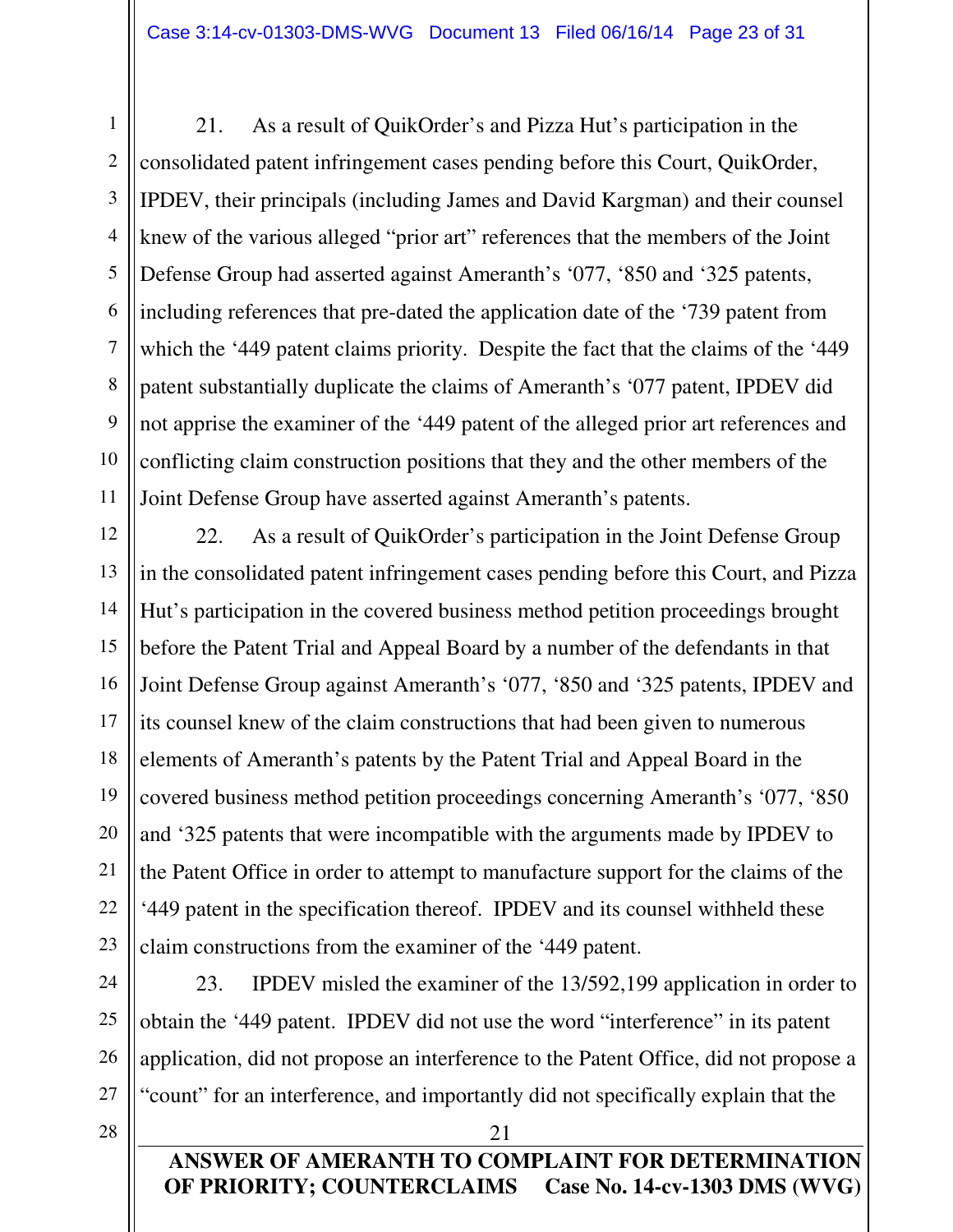1 2 3 4 5 6 7 8 9 10 11 12 13 14 15 16 17 proposed claims were copied from claims of a different inventor. These procedures were required for proper suggestion of an interference. The examiner of the '449 patent was thus not informed and did not understand that declaration of an interference was being suggested. IPDEV intentionally crafted its preliminary statement for its continuation application to the Patent Office in a manner designed to mislead the examiner into believing that the claims were copied from another IPDEV/QuikOrder/Cupps patent so that the examiner would apply minimal scrutiny to the application. IPDEV made no statement that the claims were being copied from the application of a different inventor and patent owner. IPDEV overtly misled the examiner in order to deflect the examiner's attention away from, *inter alia*, the lack of support in the Cupps '739 patent description for the claims IPDEV copied from Ameranth's '077 patent and presented to the Patent Office as its own. Furthermore, IPDEV failed to explain to the examiner that the Cupps '739 patent is cited as a reference in Ameranth's '077 patent and that the '077 patent had been issued by the USPTO specifically over the Cupps '739 patent (as, for that matter, have been Ameranth's '850 and '325 patents as well).

18 20 22 23 24 25 26 24. Although IPDEV now contends in the present lawsuit that the claims of Ameranth's '850 patent (issued on May 7, 2002) and '325 patent (issued on March 22, 2005) are for the same or substantially the same subject matter as the claims of the '077 patent and are "obvious variants" of the claims of the '077 patent, which are substantially copied by IPDEV's '449 patent, IPDEV failed to disclose or explain this to the Patent Office in connection with the prosecution of the '449 patent. Under (pre-AIA) 35 USC section 135(b)(1), "A claim which is the same as, or for the same or substantially the same subject matter as, a claim of an issued patent may not be made in any application unless such a claim is made prior to one year from the date on which the patent was granted." IPDEV did not

28

27

19

21

**ANSWER OF AMERANTH TO COMPLAINT FOR DETERMINATION OF PRIORITY; COUNTERCLAIMS Case No. 14-cv-1303 DMS (WVG)**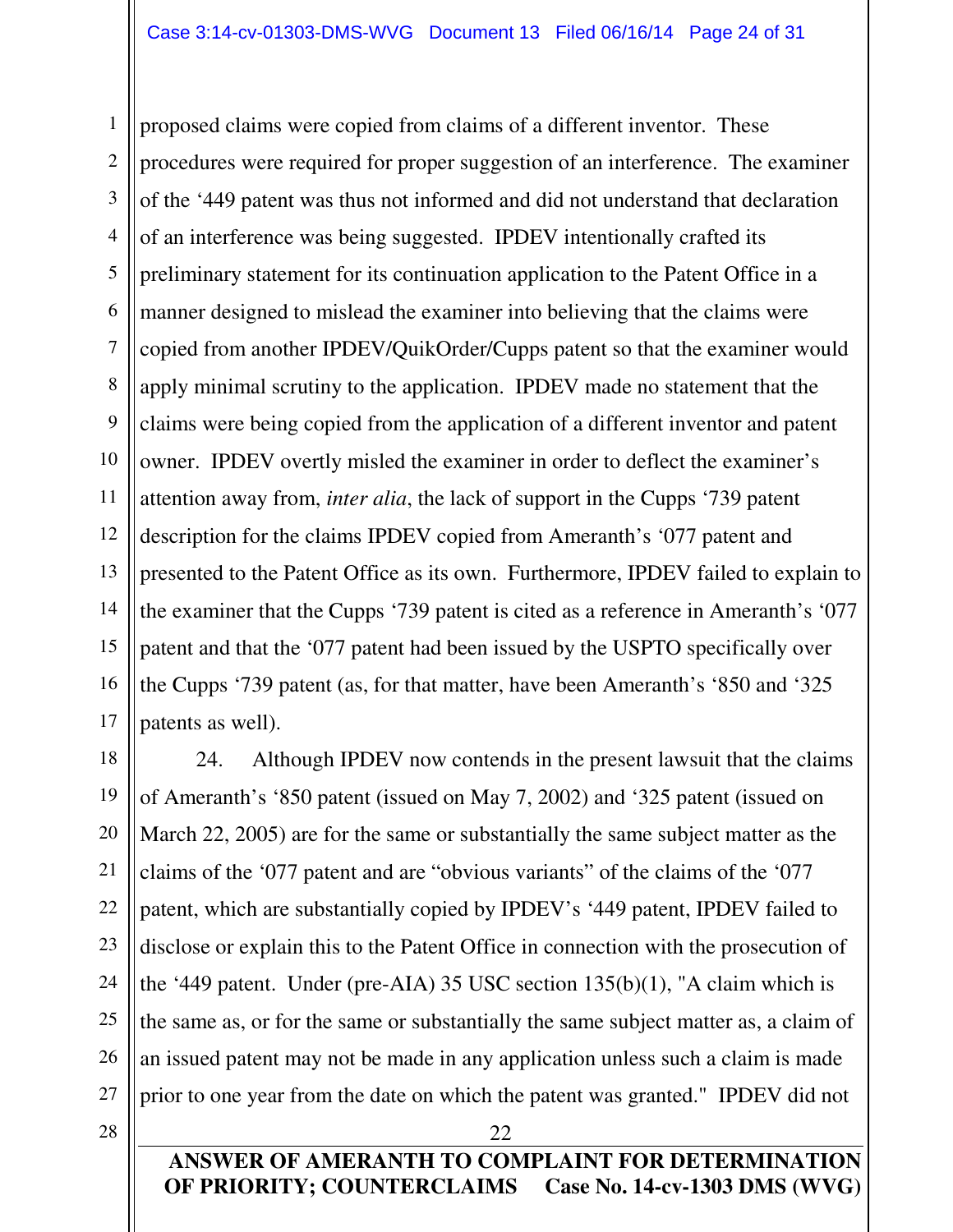submit the application for the '449 patent to the Patent Office until August 22, 2012, far more than one year after the issuance of Ameranth's '850 and '325 patents, in violation of (pre-AIA) 35 USC section 135(b)(1). On information and belief, IPDEV and its counsel intentionally failed to disclose this information to the patent examiner for the '449 patent in order to improperly obtain the '449 patent despite the untimely nature of the application.

7 8 9 10 11 12 13 14 15 16 17 18 19 20 21 22 25. IPDEV has previously distinguished and traversed the Cupps '739 patent in prior filings with the Patent Office in support of other patent applications seeking to replicate elements of Ameranth's inventions. In these filings, IPDEV has argued to the Patent Office—correctly—that Cupps does *not* disclose, and in fact teaches away from, the concepts contained in Ameranth's patents and now duplicated in the claims of the '449 patent. For example, in its August 10, 2004 Appeal Brief in support of Application No. 09/007,578, IPDEV argued to the Patent Office that its proposed claims were not anticipated by the Cupps '739 patent because, among other things: (a) Cupps did not disclose or enable the direct downloading of customer orders into a computer system/ POS system in order to bypass the conventional store order taking process; and (b) the Cupps' invention was limited to conversion of customer computer orders into voice data transmitted to the restaurant via phone call or transmitted to the restaurant via facsimile transmission. Yet IPDEV withheld this information and these prior filings and inconsistent positions from the examiner of the '449 patent during the prosecution of the '449 patent.

26. In the consolidated District Court patent infringement litigation involving Ameranth's '077, '850 and '325 patents, QuikOrder, Pizza Hut and other members of the Joint Defense Group have asserted (in affirmative defenses, counterclaims, invalidity contentions, motions, *etc*.) that Ameranth's patent claims, including all claims of the '077 patent, are invalid and fail to meet the

28

23

24

25

26

27

1

2

3

4

5

6

**ANSWER OF AMERANTH TO COMPLAINT FOR DETERMINATION OF PRIORITY; COUNTERCLAIMS Case No. 14-cv-1303 DMS (WVG)**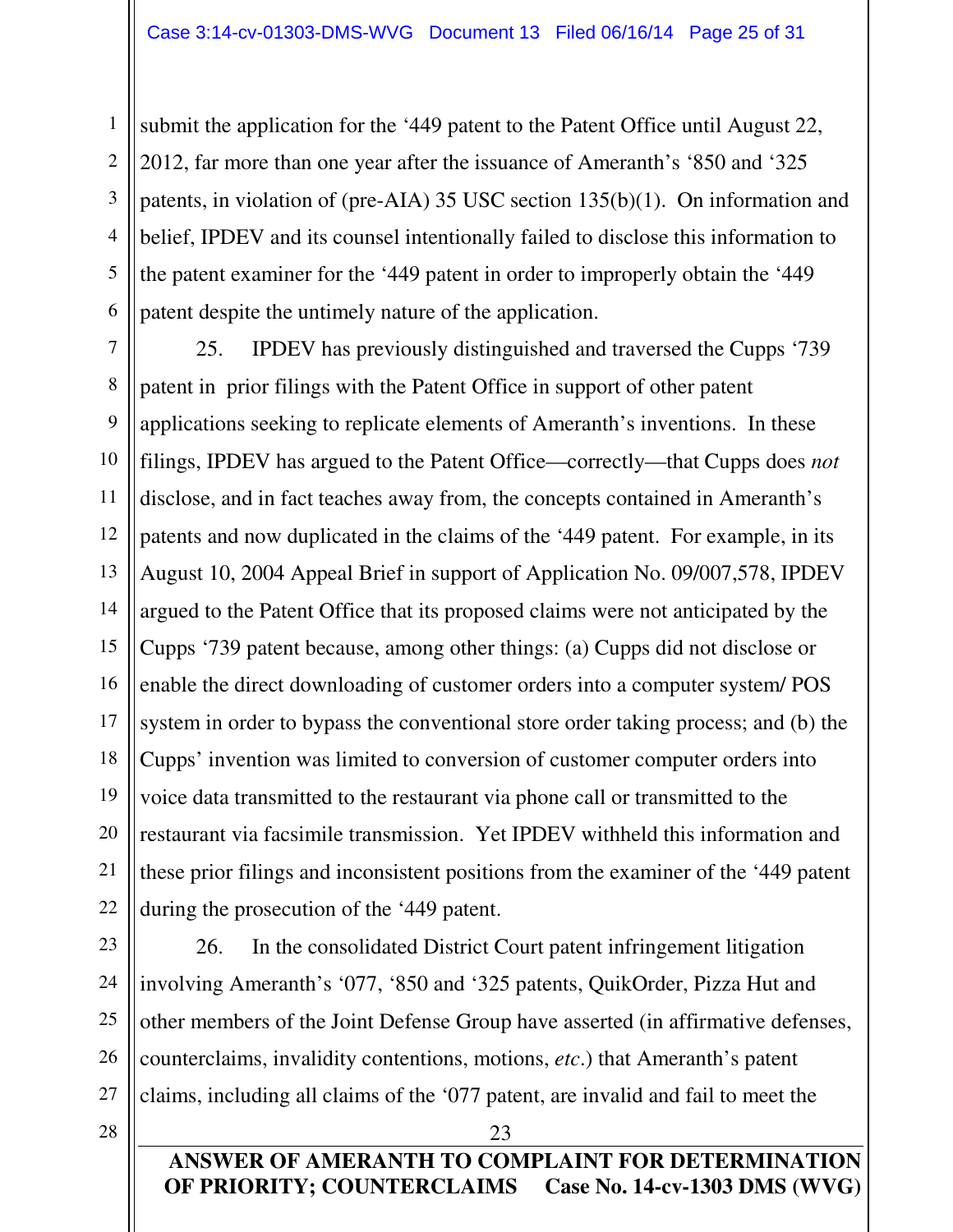conditions for patentability under 35 U.S.C. sections 101, 102, 103 and 112. Despite these judicial assertions of unpatentability, IPDEV simultaneously has pursued the claims of the '449 patent, which are nearly identical to the claims of Ameranth's '077 patent, through prosecution in the USPTO without revealing these contradictory judicial assertions to the examiner of the '449 patent<sup>3</sup>.

6 7 8 9 10 11 12 13 14 15 16 17 18 19 20 21 22 27. In the covered business method petitions that Pizza Hut and other members of the Joint Defense Group have pursued against Ameranth's patents, the petitioners have alleged that the claims of the '077, '325 and '850 patents fail to satisfy the written description and definiteness requirements of section 112, and fail to claim patentable subject matter under section 101. QuikOrder and Pizza Hut joined in the motions to stay the consolidated cases before the District Court pending determination of these covered business method petitions. Yet again, IPDEV failed to disclose the pending covered business method petition challenges to Ameranth's patents, the contradictory positions taken in the covered business method petition proceedings with the Patent Trial and Appeal Board (despite the fact that IPDEV was concurrently pursuing the '449 patent containing nearly exact duplicates of the claims of Ameranth's '077 patent being challenged before the Patent Trial and Appeal Board), the claim constructions issued by the Patent Office in the covered business method petition proceedings, or the rulings issued by the Patent Office in those proceedings, even though these events all occurred and were known to IPDEV, QuikOrder, Pizza Hut and their counsel well prior to the issuance of the '449 patent.

23

1

2

3

4

5

28

<sup>24</sup> 25 26 27 <sup>3</sup> Further, despite asserting in the consolidated patent infringement lawsuits pending before this Court that the claims of Ameranth's '077 patent (from which the claims of IPDEV's '449 are directly copied) are invalid and that QuikOrder and Pizza Hut supposedly do not practice those claims, QuikOrder and Pizza Hut both now mark their accused products with IPDEV's '449 and '739 patent numbers, thereby admitting that their products do, in fact, practice such claims and thus that their non-infringement assertions are untrue.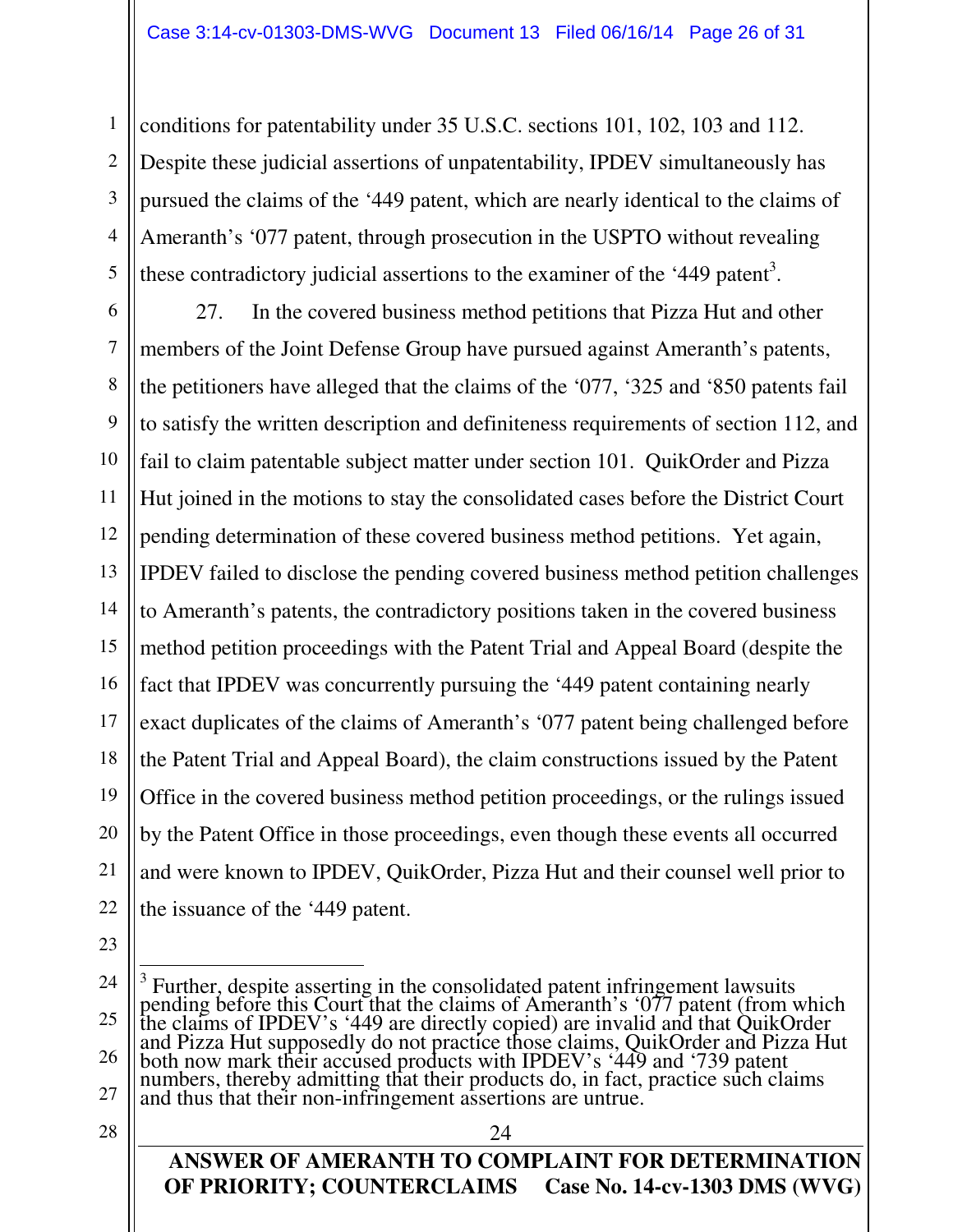1 2

3

4

28. In connection with the prosecution of the '449 patent, IPDEV, its principals and agents (including James and David Kargman), and its counsel violated the requirements of section 2001.06(c) of the Patent Office's Manual of Patent Examining Procedures ("M.P.E.P."), which provides, in relevant part:

Where the subject matter for which a patent is being sought is or has been involved in litigation, the existence of such litigation and any other material information arising therefrom *must* be brought to the attention of the U.S. Patent and Trademark Office. Examples of such material information include evidence of possible prior public use or sales, questions of inventorship, prior art, allegations of "fraud," "inequitable conduct," and "violation of duty of disclosure." Another example of such material information is *any assertion that is made during litigation which is contradictory to assertions made to the examiner*. Environ Prods., Inc. v. Total Containment, Inc., 43 USPQ2d 1288, 1291 (E.D. Pa. 1997). Such information might arise during litigation in, for example, pleadings, admissions, discovery including interrogatories, depositions, and other documents and testimony. (Emphasis added).

21 22 23 24 29. Despite acknowledging that the claims of the '449 patent are copied directly from the claims of the '077 patent, and despite asserting in this action that the claims of Ameranth's '850 and '325 patents are "obvious variants" of the claims of the '077 patent and therefore directed to the same or substantially same subject matter, IPDEV and its counsel intentionally withheld from the patent examiner of the '449 patent any of the over thirty lawsuits involving the claims of Ameranth's '077, '850, and '325 patents pending before this Court, and the contradictory assertions, contentions and positions taken by QuikOrder, Pizza Hut and other members of the Joint Defense Group about the claims over which IPDEV now asserts an interference.

of the claims of the '077 patent and therefore directed to the same or substantially **ANSWER OF AMERANTH TO COMPLAINT FOR DETERMINATION OF PRIORITY; COUNTERCLAIMS Case No. 14-cv-1303 DMS (WVG)** 25 26 27 30. Despite acknowledging that the claims of the '449 patent are copied directly from the claims of Ameranth's '077 patent, and despite asserting in this action that the claims of Ameranth's '850 and '325 patents are "obvious variants"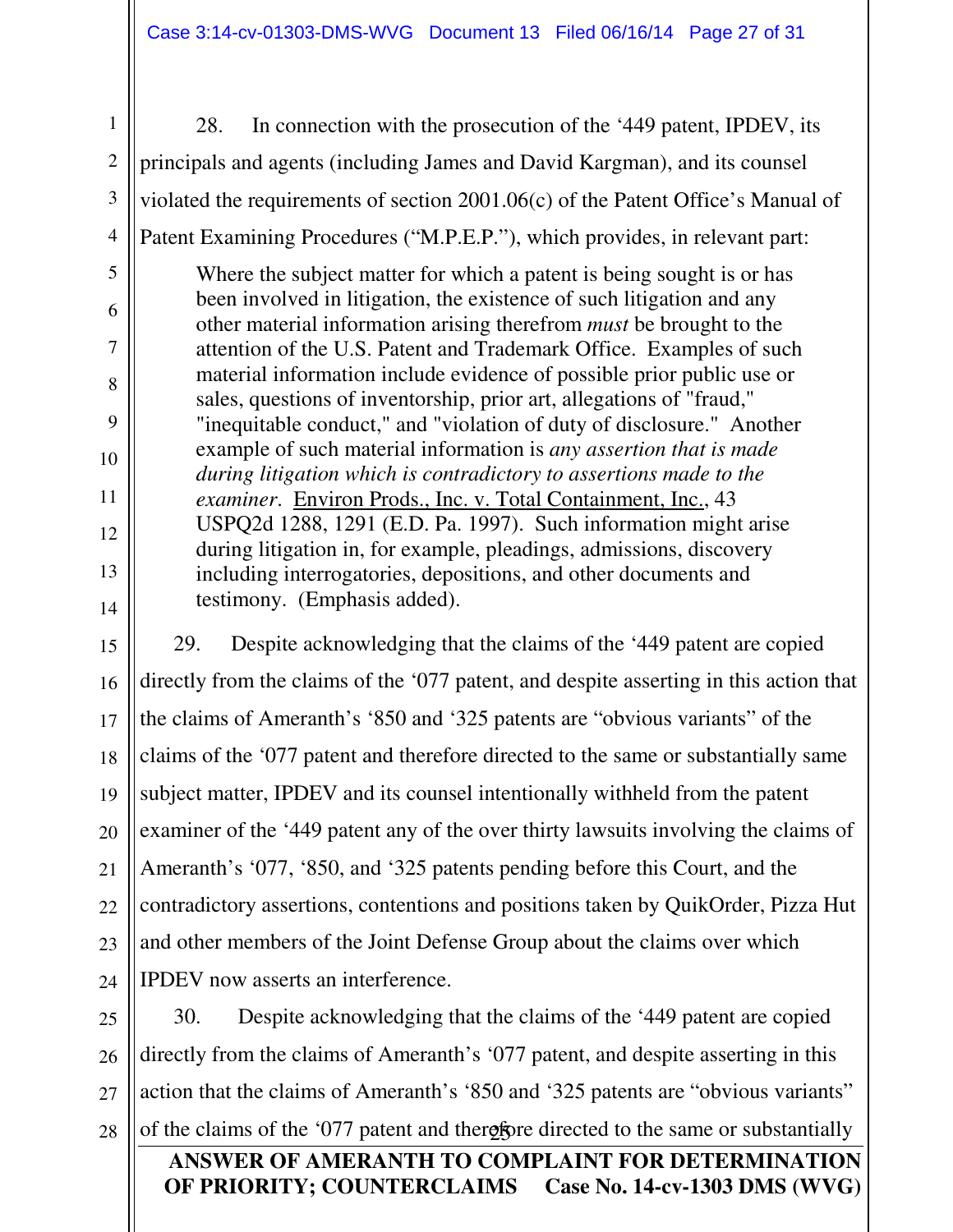same subject matter, IPDEV and its counsel intentionally failed to disclose to the patent examiner for the '449 patent any of the covered business method petition proceedings challenging the patentability of the claims of the '077, '850, and '325 patents filed in the Patent Trial and Appeal Board by Pizza Hut and other members of the Joint Defense Group, and the contradictory assertions, contentions and positions taken by the petitioners therein about the claims over which IPDEV now asserts an interference.

31. James Kargman, founder and President of IPDEV and founder and Chief Executive Officer of QuikOrder, previously admitted to Keith McNally, Chief Executive Officer of Ameranth, in a December 12, 2007 face to face meeting in San Diego, California, that QuikOrder and its intellectual property counsel had concluded that the Cupps '739 patent (which IPDEV, QuikOrder's affiliate, acquired in 2004) was "trumped" by Ameranth's synchronization patents in that the '739 patent does not describe, disclose, anticipate or render obvious the inventions claimed in Ameranth's patents.

32. This direct admission by IPDEV's President to Ameranth's CEO was also entirely consistent with an earlier public statement made by James Kargman on November 6, 2002, two years prior to IPDEVs' acquisition of the '739 patent. In a CRN.com article of that date, Kargman claimed that QuikOrder's (then known as National System Corporation) point of sale ("POS") system was: "the only solution on the market I am aware of that has a direct tie into an online ordering facility." At the time Kargman made this statement, he was well aware of the scope of substance of the '739 patent as a result of the infringement lawsuit filed in 2001 by Food.com (the prior owner of the '739 patent) against QuikOrder. Thus, Mr. Kargman's statement, in November of 2002, that no other solution had a direct tie in between an online ordering facility and a POS system (which is an element of claims of the Ameranth's '077 patent now copied by the claims of the

28

26

1

2

3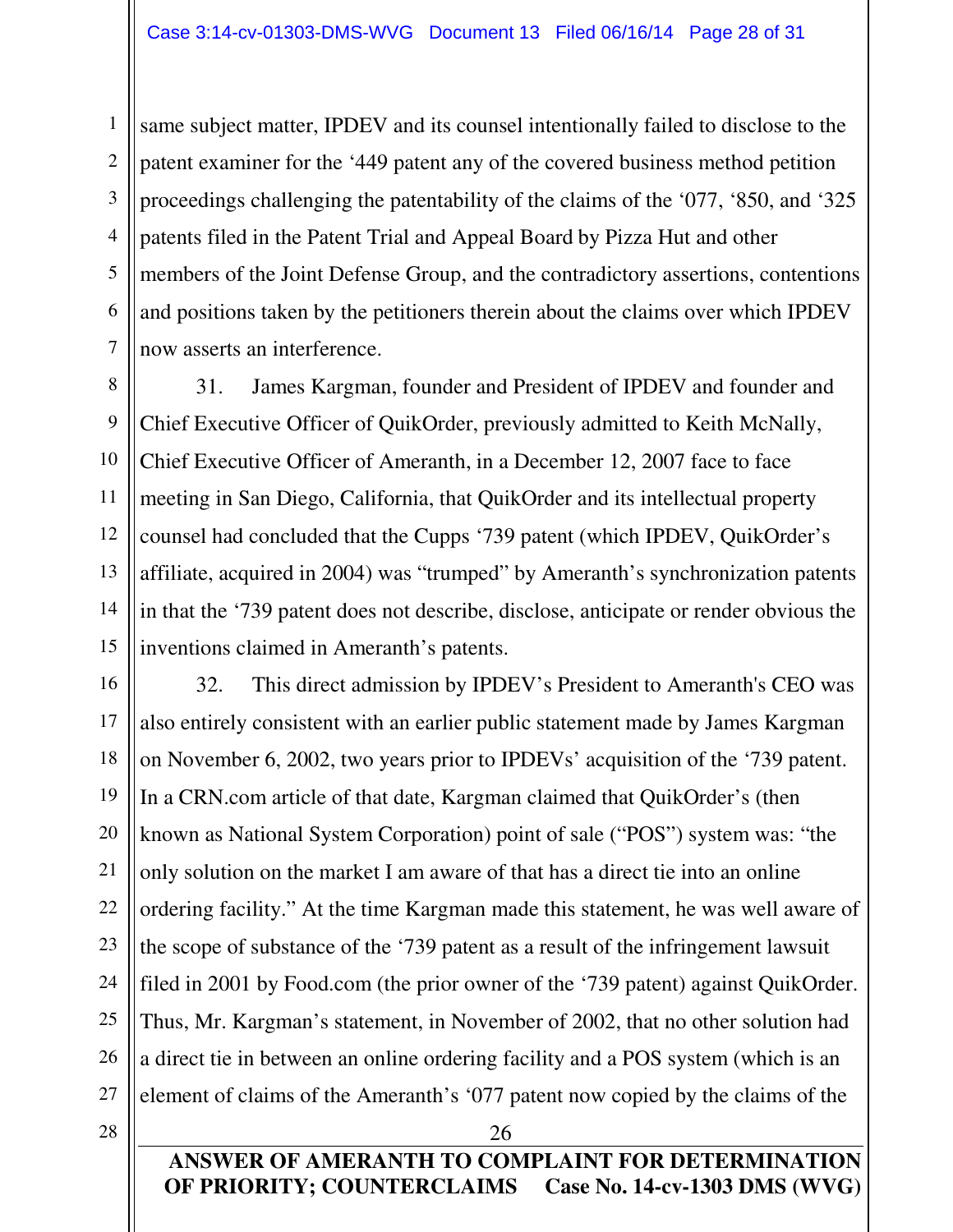'449 patent) is a recognition that the Food.com system did not provide for direct integration between an online ordering facility and a restaurant POS system. Moreover, because the Food.com system was based upon and practiced the claims of the '739 patent, Mr. Kargman's November 2002 statement is also an admission that the '739 patent did not teach such direct integration between an online ordering facility and a POS system, and therefore did not teach or disclose the claims of Ameranth's '077 patent.

33. Nevertheless, despite these multiple contrary admissions by James Kargman, IPDEV later submitted the application for the '449 patent to the Patent Office covertly copying the claims of Ameranth's '077 patent and knowingly misrepresenting to the Patent Office that the specification of the Cupps '739 patent contained, described, encompassed and disclosed the elements and functionality of the claims copied from the '077 patent.

34. As a result of QuikOrder's and Pizza Hut's participation in the consolidated patent infringement cases pending before this Court, QuikOrder, IPDEV and their counsel knew that Food.com, the prior owner of the Cupps '739 patent before the patent was purchased by IPDEV, partnered with Ameranth in 1999 in order to use Ameranth's patented inventions and thus publicly acknowledged that the Cupps '739 patent (upon which Food.com's products were built) did not encompass Ameranth's inventions. On information and belief, IPDEV and its counsel intentionally withheld this material information from the patent examiner of the '449 patent, but for which the '449 patent would not have issued.

35. On information and belief, IPDEV, its principals and agents (including James Kargman and David Kargman) and its counsel, intentionally withheld the information and material described above from the patent examiner

- 
- **ANSWER OF AMERANTH TO COMPLAINT FOR DETERMINATION OF PRIORITY; COUNTERCLAIMS Case No. 14-cv-1303 DMS (WVG)**

27

1

2

3

4

5

6

7

8

9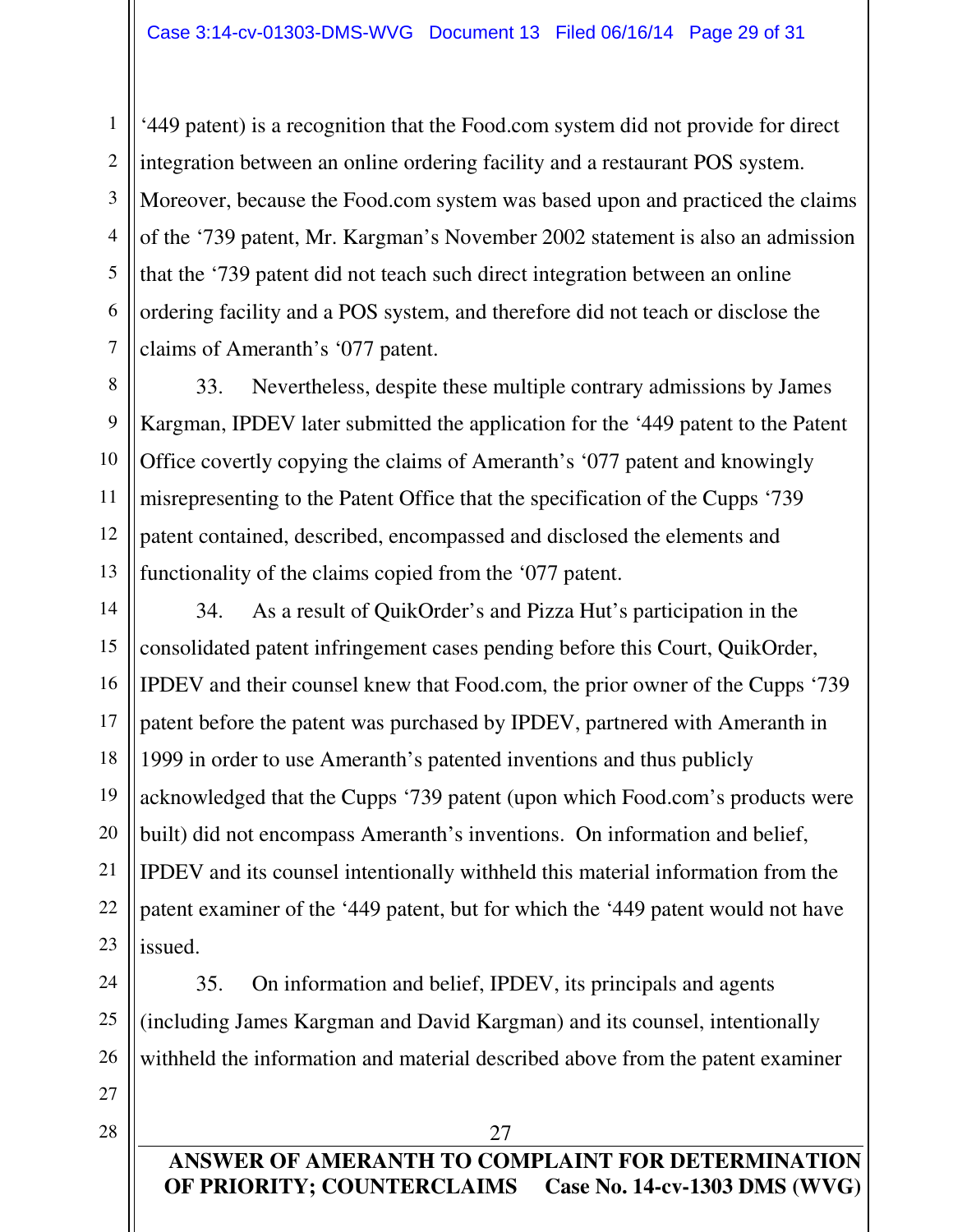and made the foregoing misrepresentations during the prosecution of the '449 patent with the specific intent to deceive the Patent Office.

36. The information withheld and/or misrepresented by IPDEV, its principals and agents (including James and David Kargman) and its counsel was material, and the '449 patent would not have issued but for such withholdings and misrepresentations.

37. Accordingly, the '449 patent, and all claims thereof, should be held invalid and unenforceable due to the far reaching inequitable conduct of IPDEV, its principals and agents (including James and David Kargman) and its counsel during the prosecution of the '449 patent.

## **Exceptional Case Determination**

12 13 14 15 16 17 18 19 20 21 22 23 24 25 26 38. IPDEV's conduct, as described herein, constitutes objectively unreasonable and sanctionable conduct, and its interference claims lack evidentiary support and are not warranted by existing law or non-frivolous arguments for modifying existing law. On June 4, 2014, counsel for Ameranth sent a letter to litigation counsel for IPDEV in this matter apprising them of the baseless and frivolous nature of IPDEV's interference claims, and demanding that IPDEV dismiss the interference lawsuit with prejudice and renounce and repudiate the '449 patent. A copy of that letter is attached hereto as **Exhibit 1**. IPDEV and its counsel failed and refused to dismiss the suit and renounce the fraudulently obtained '449 patent, and instead have continued to maintain the interference action against Ameranth and its patents. Thus, IPDEV's assertion and maintenance of its interference claims against Ameranth's patents violates Rule 11, constitutes litigation misconduct, and warrants treatment of this matter as an exceptional case, pursuant to which Ameranth should be awarded the fees and costs it has been required to expend to defend itself from IPDEV's claims.

27

1

2

3

4

5

6

7

8

9

10

11

28